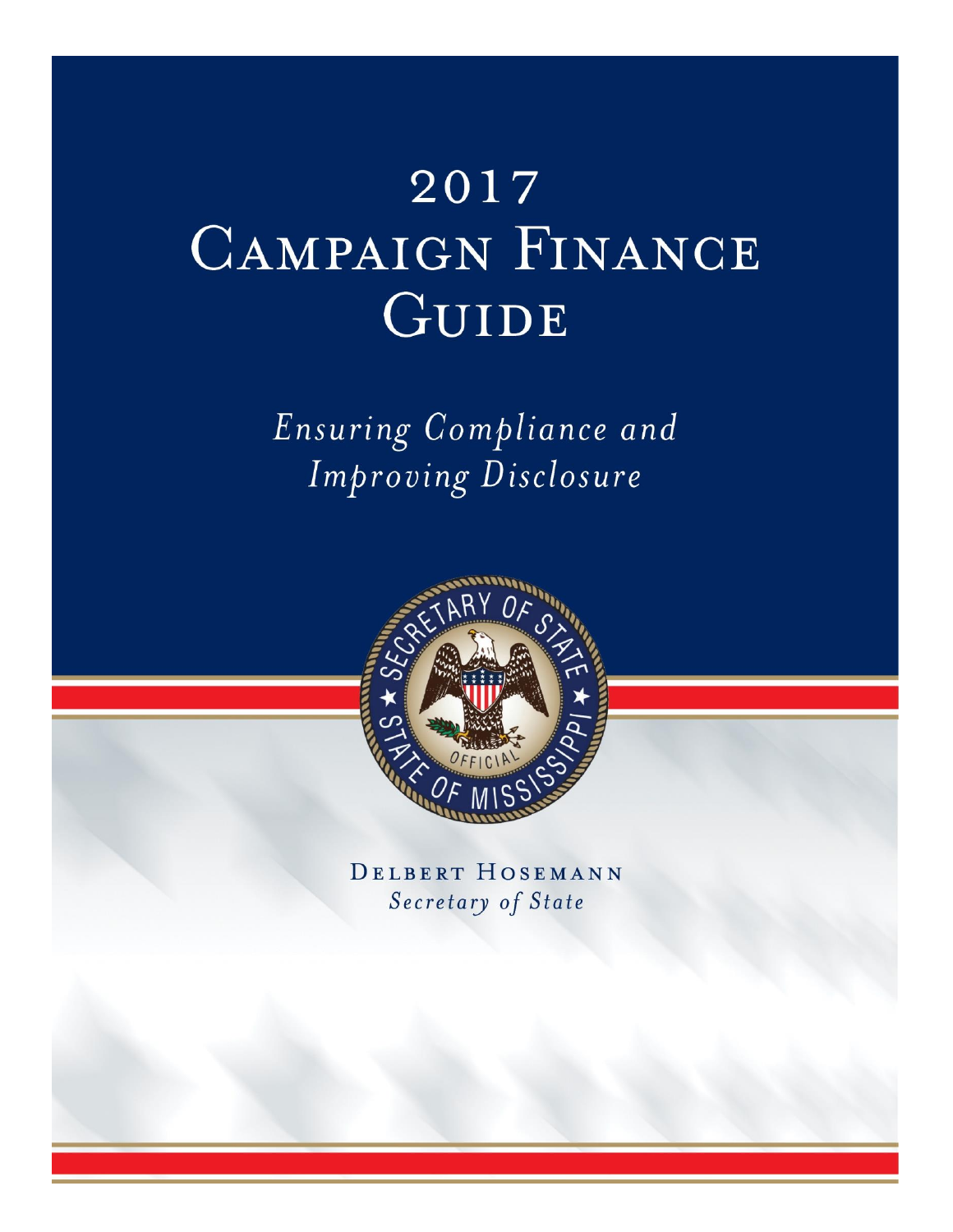### **THIS PAGE INTENTIONALLY LEFT BLANK**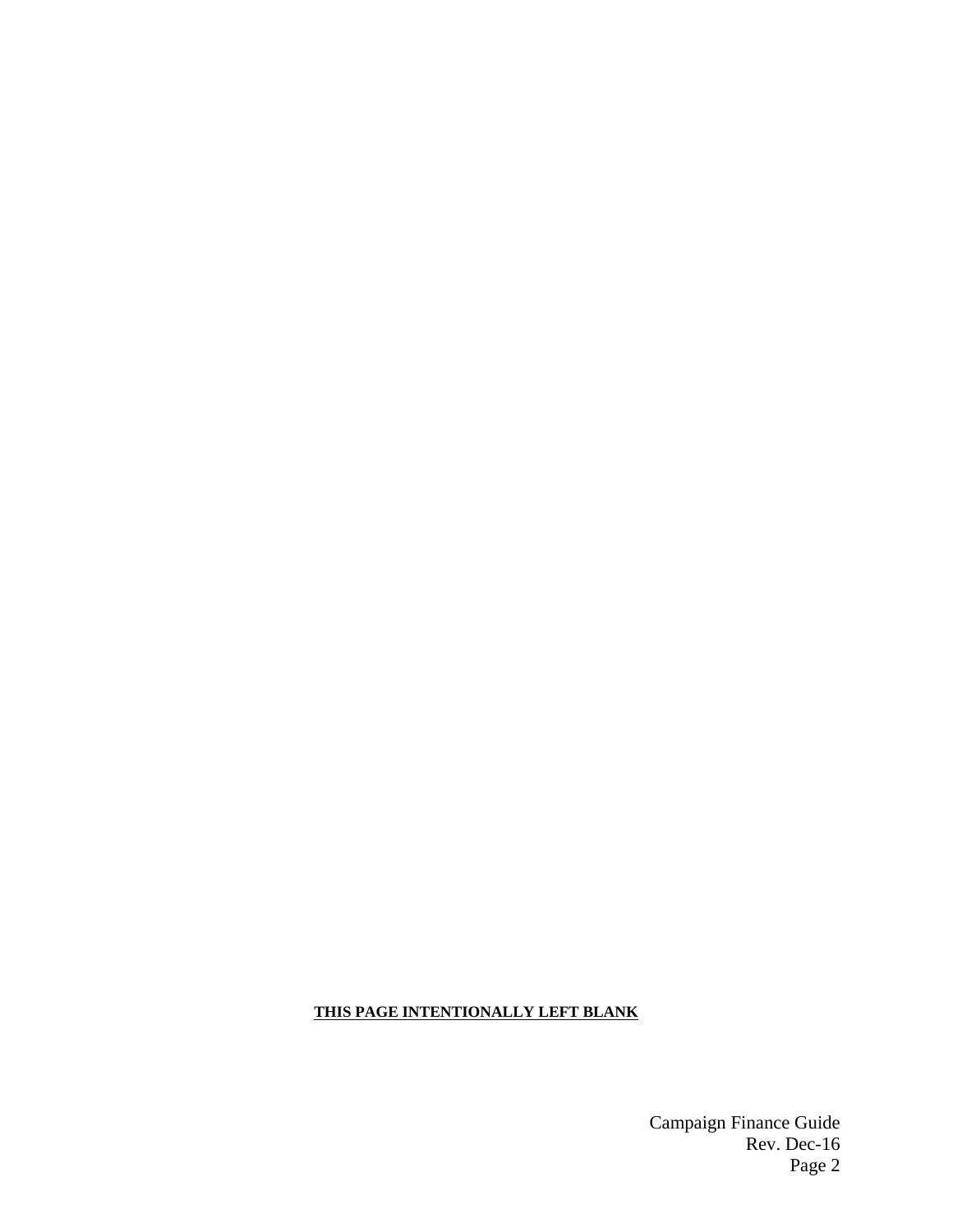

### DELBERT HOSEMANN Secretary of State

401 MISSISSIPPI STREET TELEPHONE (601) 576-2550 POST OFFICE BOX 136 FACSIMILE (601) 576-2545 JACKSON, MISSISSIPPI 39205-0136

Dear Fellow Mississippian:

Accurate and timely campaign finance reporting and disclosure is a fundamental component of transparency in politics and government. Our office has a responsibility to all candidates and political committees to explain the requirements of State campaign finance laws.

To assist you in the preparation of your filings, we are pleased to provide you with this campaign finance handbook outlining reporting requirements. This handbook provides answers to basic questions involving campaign finance disclosure, enforcement, and other restrictions. Examples of each type of filing are also included in this publication. For your convenience, we have a complete copy of Miss. Code Ann. § 23-15-801 et seq. (1972), and other laws pertaining to campaign finance disclosure in Mississippi.

Also, as part of our commitment to increasing access to information, I am happy to make all campaign finance forms and this guide available through our website at [www.sos.ms.gov.](http://www.sos.ms.gov/)

As always, our office is here to help you with any questions. If we can assist you with additional information or clarification with regard to Mississippi campaign finance laws, please call the Elections Division at (800) 829-6786 or (601) 576-2550. Thank you.



Sincerely,

Delbert Hosemann Secretary of State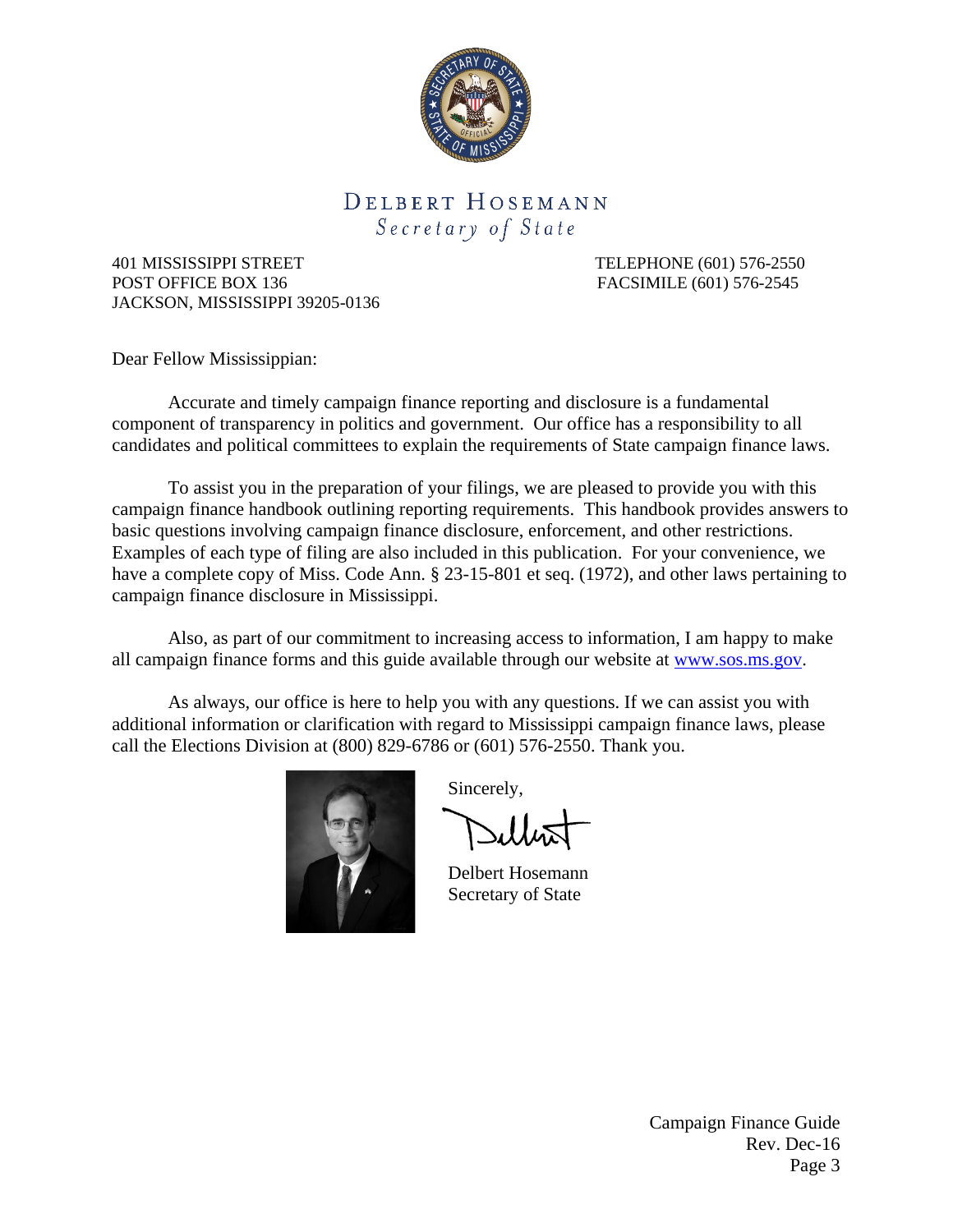# **TABLE OF CONTENTS**

| IV. CAMPAIGN FINANCE FOR CONSTITUTIONAL INITIATIVES  16            |
|--------------------------------------------------------------------|
|                                                                    |
|                                                                    |
| What Information is Required in the Statement of Organization?  16 |
|                                                                    |
|                                                                    |
|                                                                    |
|                                                                    |
|                                                                    |
|                                                                    |
|                                                                    |
|                                                                    |
|                                                                    |
|                                                                    |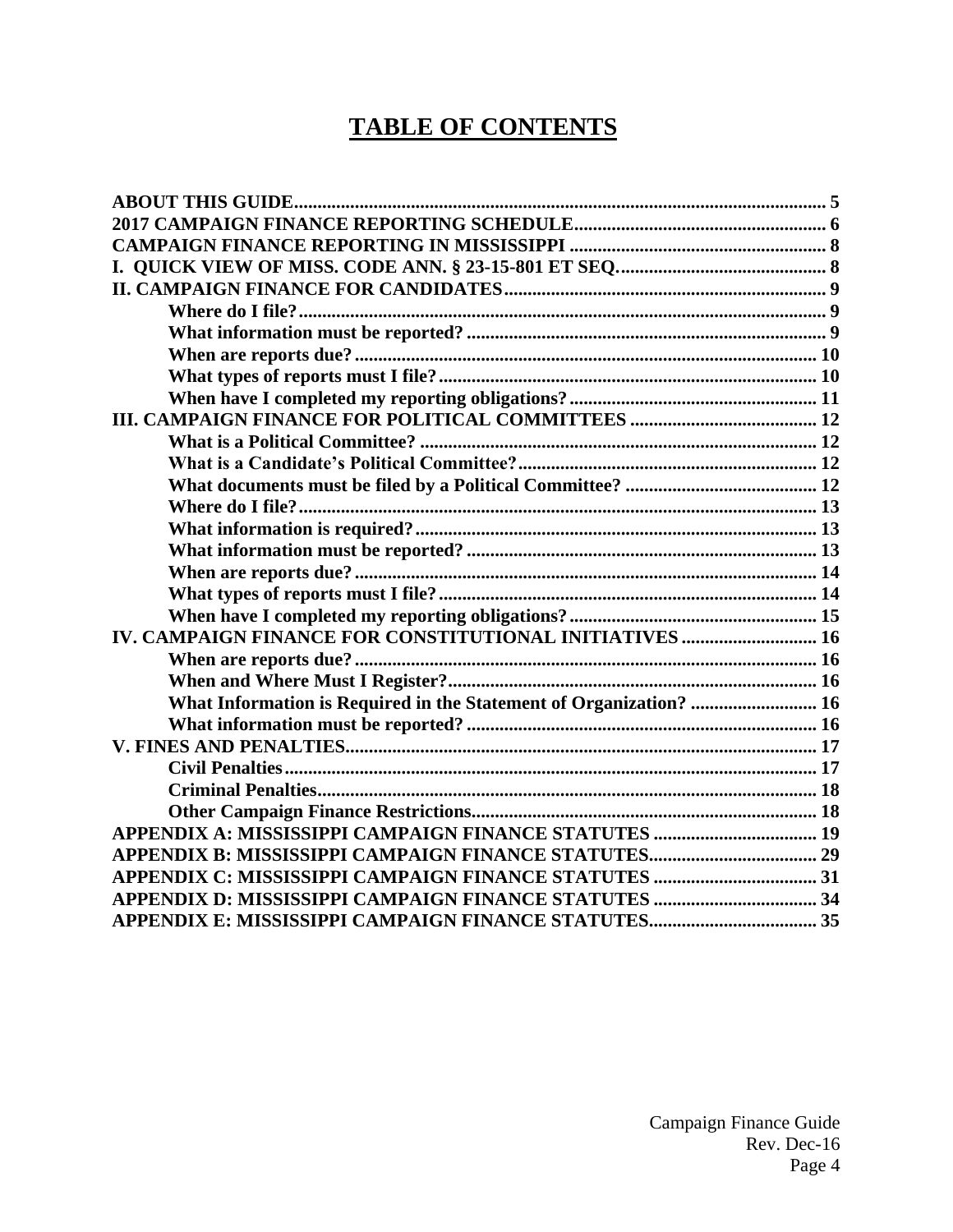### <span id="page-4-0"></span>**About This Guide**

*Guide to Campaign Finance in Mississippi: For Candidates and Political Committees* is published by the Secretary of State's Office as a handbook for candidates and political committees. This handbook contains information necessary for compliance with the campaign finance laws, in the State of Mississippi, according to Miss. Code Ann. § 23-15-801 et seq. (1972). This guide is available at the Secretary of State's Office website at: *[http://www.sos.ms.gov](http://www.sos.ms.gov/)* .

### **For Assistance**



**Mail** Mississippi Secretary of State's Office Attn: Campaign Finance

Post Office Box 136 Jackson, MS 39205-0136



### **Location**

Mississippi Secretary of State's Office The Heber Ladner Building 401 Mississippi Street Jackson, MS 39201



### *Phone*

(601) 576-2550 (800) 829-6786



### **Fax**

(601) 576-2545



**E-mail**

[CampaignFinance@sos.ms.gov](mailto:CampaignFinance@sos.ms.gov)

### *Customer Service Standards*

The Mississippi Secretary of State's Office is committed to providing superior customer service efficiently, promptly, and courteously. As a part of that commitment, suggestions, comments, and requests for information are welcome.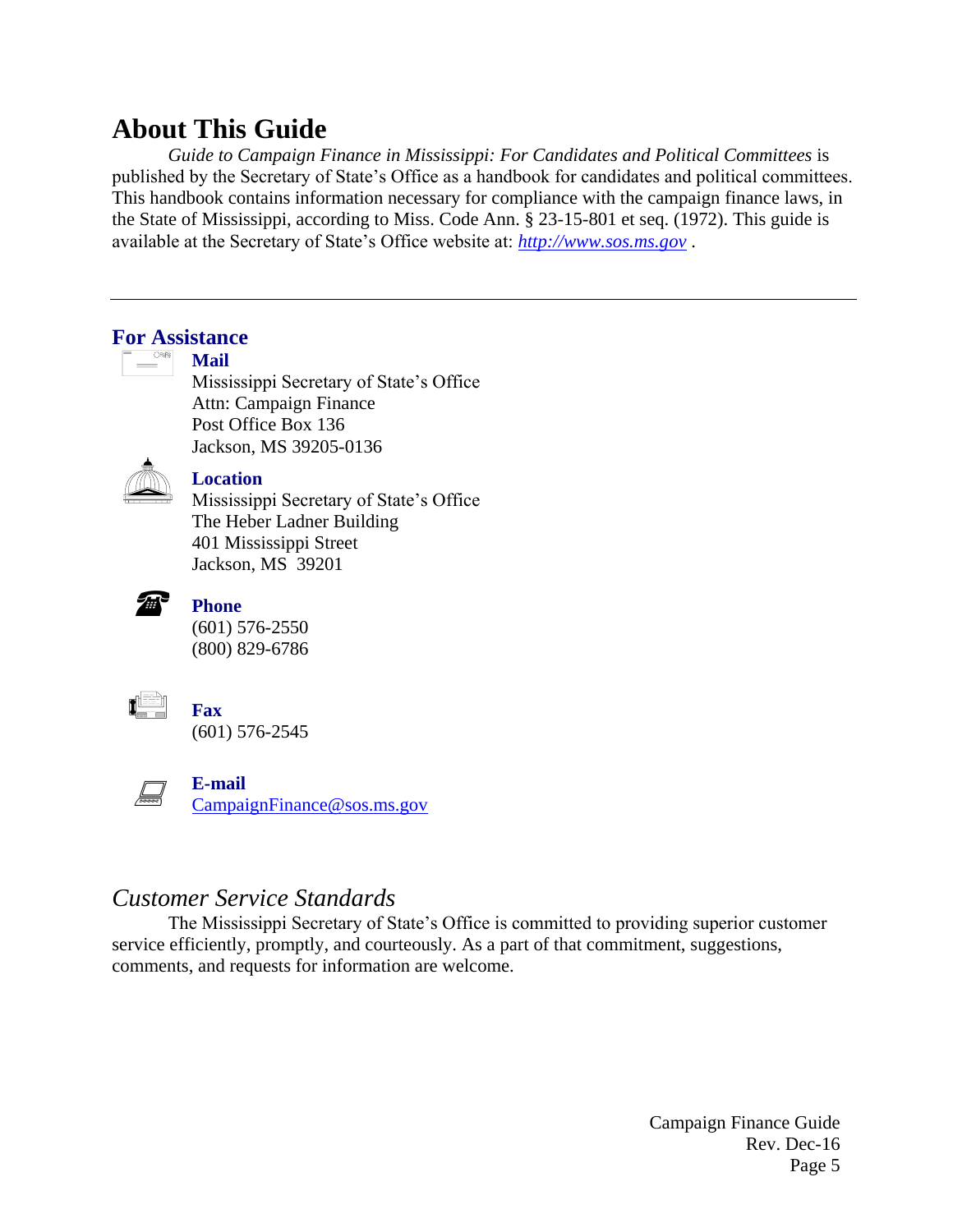

### DELBERT HOSEMANN Secretary of State

### **2017 CAMPAIGN FINANCE REPORTING SCHEDULE**

### <span id="page-5-0"></span>*FOR ALL 2016 JUDICIAL CANDIDATES, JUDICIAL CANDIDATE COMMITTEES AND POLITICAL COMMITTEES WHICH SUPPORTED OR OPPOSED A 2016 JUDICIAL CANDIDATE:*

**Tuesday, January 10, 2017 ................................................................................Periodic Report**  (October 1, 2016, through December 31, 2016)

#### \* \* \* \* \*

*FOR: ALL STATEWIDE, STATE DISTRICT, LEGISLATIVE, AND COUNTY CANDIDATES, ALL CURRENT OFFICE HOLDERS OF A STATEWIDE, STATE DISTRICT, LEGISLATIVE OR COUNTY OFFICE, ANY CANDIDATE COMMITTEE, and*

*ALL POLITICAL COMMITTEES THAT RECEIVED CONTRIBUTIONS OR MADE EXPENDITURES IN SUPPORT OF OR OPPOSITION TO A STATEWIDE, STATE DISTRICT, LEGISLATIVE OR COUNTY CANDIDATE*

**Tuesday, January 31, 2017.................................................................................Annual Report** (January 1, 2016, through December 31, 2016)

#### \* \* \* \* \*

### *FOR MUNICIPAL CANDIDATES IN 2017 WHO ACCEPTED CAMPAIGN CONTRIBUTIONS OR MADE EXPENDITURES IN 2016:*

**Tuesday, January 31, 2017.................................................................................Annual Report** (January 1, 2016, through December 31, 2016)

### *FOR MUNICIPAL PRIMARY ELECTION CANDIDATES AND POLITICAL COMMITTEES THAT RECEIVE CONTRIBUTIONS OR MAKE EXPENDITURES IN SUPPORT OF OR OPPOSITION TO A MUNICIPAL PRIMARY ELECTION CANDIDATE:*

**Tuesday, April 25, 2017..............................................................Primary Pre-Election Report** (January 1, 2017, through April 22, 2017)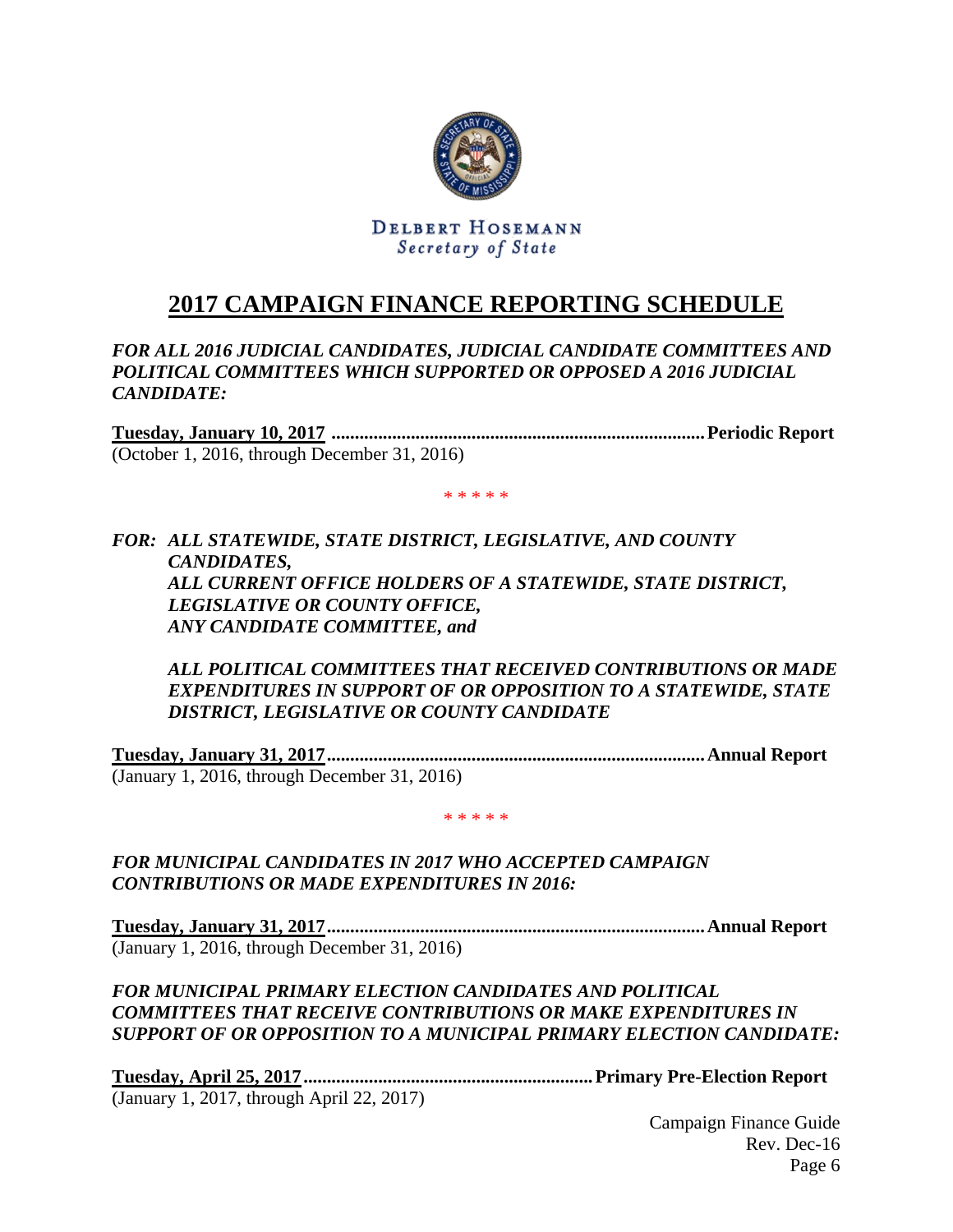*FOR MUNICIPAL PRIMARY RUNOFF ELECTION CANDIDATES AND POLITICAL COMMITTEES THAT RECEIVE CONTRIBUTIONS OR MAKE EXPENDITURES IN SUPPORT OF OR OPPOSITION TO A MUNICIPAL PRIMARY RUNOFF ELECTION CANDIDATE*:

**Tuesday, May 9, 2017 ..................................................................Primary Pre-Runoff Report** (April 23, 2017, through May 6, 2017)

*FOR MUNICIPAL GENERAL ELECTION CANDIDATES (INCLUDING BOTH PARTY NOMINEES AND INDEPENDENT CANDIDATES) AND POLITICAL COMMITTEES THAT RECEIVE CONTRIBUTIONS OR MAKE EXPENDITURES IN SUPPPORT OF OR OPPOSITION TO A MUNICIPAL GENERAL ELECTION CANDIDATE OR MUNICIPAL BALLOTED MEASURE OR LOCAL OPTION:* 

**Tuesday, May 30, 2017 ................................................................................Pre-Election Report** (April 23, 2017, through May 27, 2017)

\* \* \* \* \*

*FOR: ALL 2017 MUNICIPAL CANDIDATES AND POLITICAL COMMITTEES THAT RECEIVE CONTRIBUTIONS OR MAKE EXPENDITURES IN SUPPPORT OF OR OPPOSITION TO A MUNICIPAL GENERAL ELECTION CANDIDATE OR MUNICIPAL BALLOTED MEASURE, and* 

*ALL STATEWIDE, STATE DISTRICT, LEGISLATIVE AND COUNTY CANDIDATES,* 

*ALL CURRENT OFFICE HOLDERS OF A STATEWIDE, STATE DISTRICT, LEGISLATIVE OR COUNTY OFFICE, ANY CANDIDATE COMMITTEE, and* 

*ALL POLITICAL COMMITTEES THAT RECEIVED CONTRIBUTIONS OR MADE EXPENDITURES IN SUPPORT OF OR OPPOSITION TO A STATEWIDE, STATE DISTRICT, LEGISLATIVE OR COUNTY CANDIDATE*

**Wednesday, January 31, 2018.....................................................................Annual Report** (January 1, 2017, through December, 31, 2017)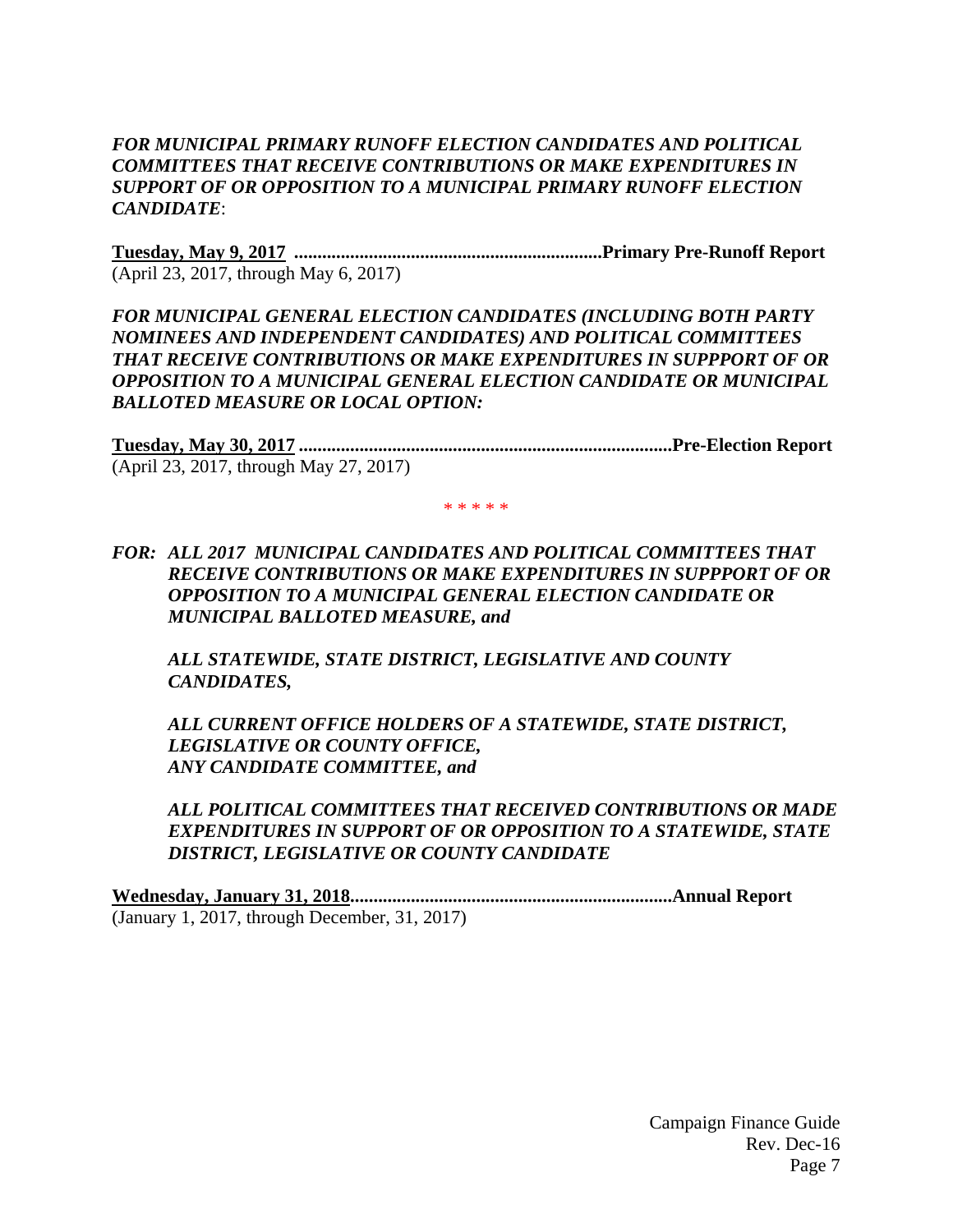# **Campaign Finance Reporting in Mississippi**

<span id="page-7-0"></span>All candidates seeking office and all political committees should be aware of the requirements of Miss. Code Ann. § 23-15-801 et seq. (1972). This handbook seeks to explain how Mississippi campaign finance law affects candidates for public office and all political committees.

Mississippi law requires all candidates, their committees, and all other political committees, to file campaign finance disclosure reports. These reports are called "Reports of Receipts and Disbursements." Forms necessary for compliance with these laws are available from the Secretary of State's Office, on our website at [www.sos.ms.gov,](http://www.sos.ms.gov/) from the Circuit Clerk's Office or the Municipal Clerk's Office.

### <span id="page-7-1"></span>**I. Quick View of Miss. Code Ann. § 23-15-801 et seq.**

- Fines of \$50 per day may be assessed for unfiled and/or late reports due from any statewide, state district or, legislative candidates, and political committees associated with, supporting or opposing those candidates, which are required to file with the Secretary of State's Office.
- The Secretary of State's Office is required by law to publish the names of all statewide and legislative candidates who do not file disclosure reports on time to the media within 48-hours of the filing deadline.
- Total cash on hand must be reported and carried over from year-to-year.
- Grand totals of itemized and non-itemized contributions must be reported.
- Grand totals of itemized and non-itemized disbursements must be reported.
- All contributions and disbursements in excess of \$200 per year must be itemized.
- The proper office must be in actual receipt of the report on the due date by 5:00 p.m.
- On-line, faxed, and e-mailed reports are acceptable, if received by the deadline. Reports received after the deadline are late. All hand-written reports should be in dark ink and legible. Always maintain for your records, a fax confirmation indicating a successful fax transmission to the appropriate office.
- If a reporting deadline falls on a weekend or legal holiday, the report is due by 5:00 p.m. on the first working day **prior** to the deadline.
- Forty-Eight Hour Reports are required. Reportable contributions received after the tenth day, but more than 48 hours before 12:01 a.m. on Election Day, must be received by the appropriate office by fax, e-mail, mail, hand delivery, or other reliable electronic means within 48 hours of receipt.
- Candidates and political committees must file all reports required by their applicable reporting schedule, even if no reportable activity takes place during the reporting period until a termination report is filed. Failure to file required reports will result in the imposition of fines.

**IMPORTANT:** This handbook is designed to provide candidates and political committees with an overview of Mississippi campaign finance law. It is for informational purposes only. Candidates and political committees are advised to review the appropriate state statutes, cases and Attorney General Opinions regarding regulation and disclosure of campaign finances and other candidate obligations and responsibilities, especially Miss. Code Ann. § 23-15-801 *et seq.* (1972). If you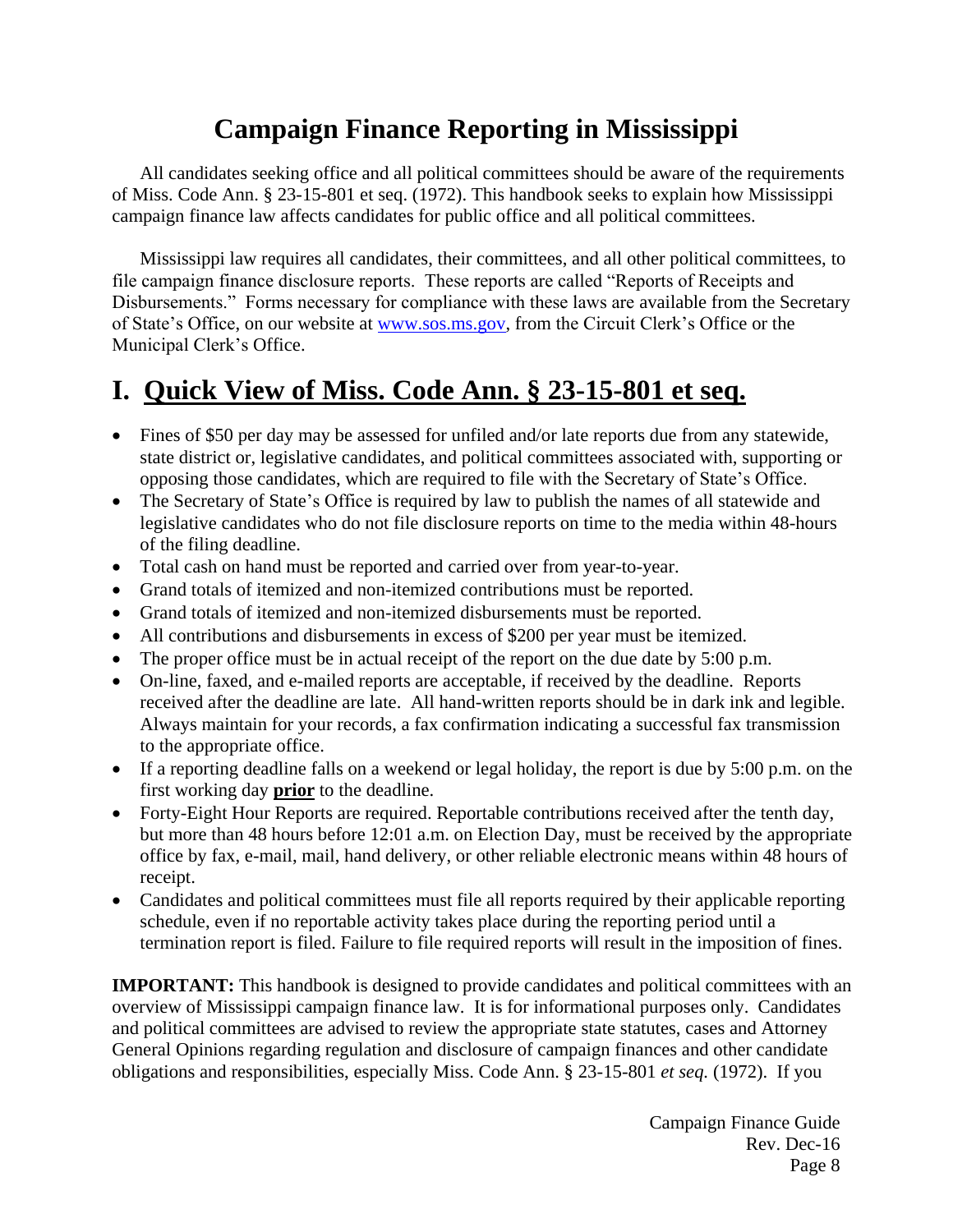have questions related to Campaign Finance, call the Secretary of State's Elections Hotline at (800) 829-6786 or (601) 576-2550.

# <span id="page-8-0"></span>**II. Campaign Finance for Candidates**

Candidates for elected office in Mississippi must file campaign finance reports in accordance with the applicable reporting schedule. You are a candidate and are required to file campaign finance disclosure reports if you have filed qualifying papers by the deadline or you have spent or received over \$200 in money utilized in furtherance of a campaign. **All candidates must file reports in accordance with their applicable reporting schedule even if they do not have contributions or disbursements to report during that reporting period until a termination report is filed.** 

### <span id="page-8-1"></span>**Where do I file?**

- **Statewide office:** Candidates file with the Secretary of State's Office.
- **State District office**: Candidates file with the Secretary of State. (This includes Transportation Commissioner, Public Service Commissioner, District Attorney, Chancery and Circuit Court Judges.)
- **Legislative office**: Candidates file with the Secretary of State. (This includes ALL candidates for legislative office, whether the district is a single county district or a multicounty district.)
- **County office**: Candidates file with the County Circuit Clerk's Office.
- **County District office**: Candidates file with the County Circuit Clerk's Office.
- **Municipal office**: Candidates file with the Municipal Clerk's Office.

### <span id="page-8-2"></span>**What information must be reported?**

All Reports of Receipts and Disbursements filed under state law must be complete and include:

- Name, address, contact information, office sought and political party affiliation, if any, of the candidate,
- The total amount of contributions received during the specific reporting period, both itemized and non-itemized, and aggregate year-to date total of all contributions,
- The total amount of disbursements made during the specific reporting period, both itemized and non-itemized, and the aggregate year-to-date total of all disbursements, and
- The total amount of cash on hand.

### **Itemized Contributions**

A contribution must be included within the itemized total of contributions on the "Report of Receipts and Disbursements", and separately reported on the "Itemized Receipts" attachment to the report if the year-to-date aggregate of the contribution(s) received from a person, business or entity exceeds \$200.00. A contribution separately itemized on the "Itemized Receipts" must identify the contribution by contributor type, contributor name and address, amount(s) for the reporting period and aggregate year-to-date total, and the occupation or employer of the contributor, if applicable. Miss. Code Ann.  $\S$  23-15-807(d)(ii)(iii).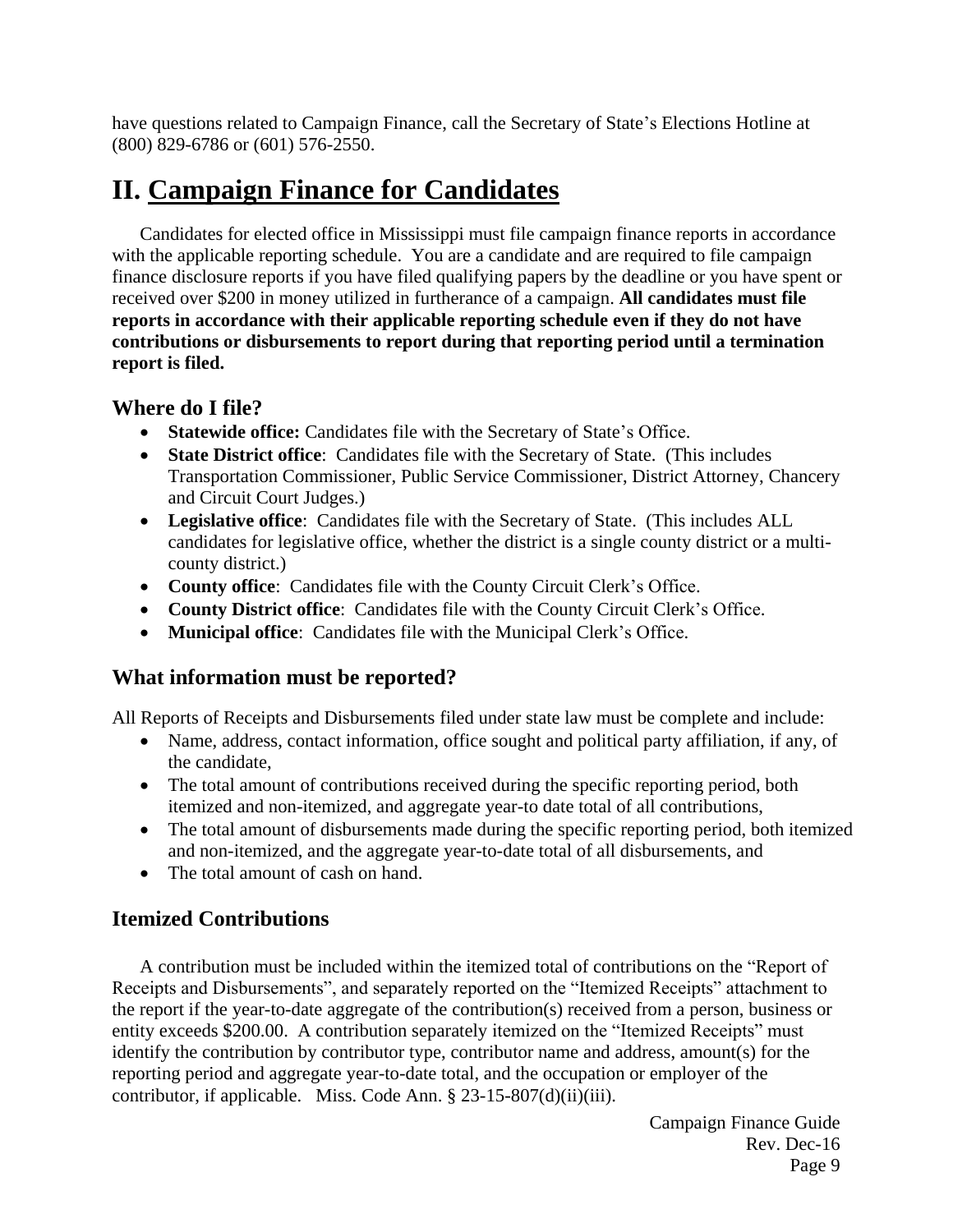### **Itemized Disbursements**

A disbursement must be included within the itemized total of disbursements on the "Report of Receipts and Disbursements", and separately reported on the "Itemized Disbursements" attachment to the report if the year-to-date aggregate of the disbursement(s) made to a person, business or entity exceeds \$200.00. A disbursement separately itemized on the "Itemized Disbursements" must be identified by the recipient's name and address, the amount(s) for the reporting period and aggregate year-to-date total, and purpose of the disbursement. Miss. Code Ann. § 23-15-807(d)(ii)(iii).

### **Non-Itemized Contributions and Disbursements**

Contributions and disbursements with year to date totals equal to or less than \$200.00 a calendar year are not itemized. However, these amounts are included in the totals of all contributions and totals of all disbursements for the reporting period on the "Report of Receipts and Disbursements."

### <span id="page-9-0"></span>**When are reports due?**

Reports are due in the appropriate office no later than 5:00 p.m. on the deadline. If a deadline falls on a weekend or legal holiday, the report is due at 5:00 p.m. on the first working day preceding the weekend or legal holiday. Statutory deadlines are provided on the front of each reporting form and on the schedule set forth on page six (6) of this handbook. Miss. Code Ann. §  $23-15-807(e)$ .

The appropriate office must be in <u>actual receipt</u> of the report by 5:00 p.m. on the deadline. It is the responsibility of the candidate to make sure the report is delivered on time. Miss. Code Ann. § 23-15-807(e).

### <span id="page-9-1"></span>**What types of reports must I file?**

- 1. **Primary Pre-Election Report**: Filed by all primary election candidates seeking nomination by a political party this calendar year. Independent and Third-Party candidates are not required to file a Primary Pre-Election Report.
- 2. **Pre-Runoff Election report**: Filed by all primary runoff election candidates seeking nomination by a political party this calendar year.
- 3. **General Pre-Election report**: Filed by all candidates seeking election in the General Election this calendar year.
- 4. **Annual report**: Filed by all candidates who did not seek election in the preceding calendar year and who have not filed a Termination Report, except for municipal candidates which must file the annual report.
- 5. **Termination report**: All candidates may file a Termination Report to terminate reporting obligations.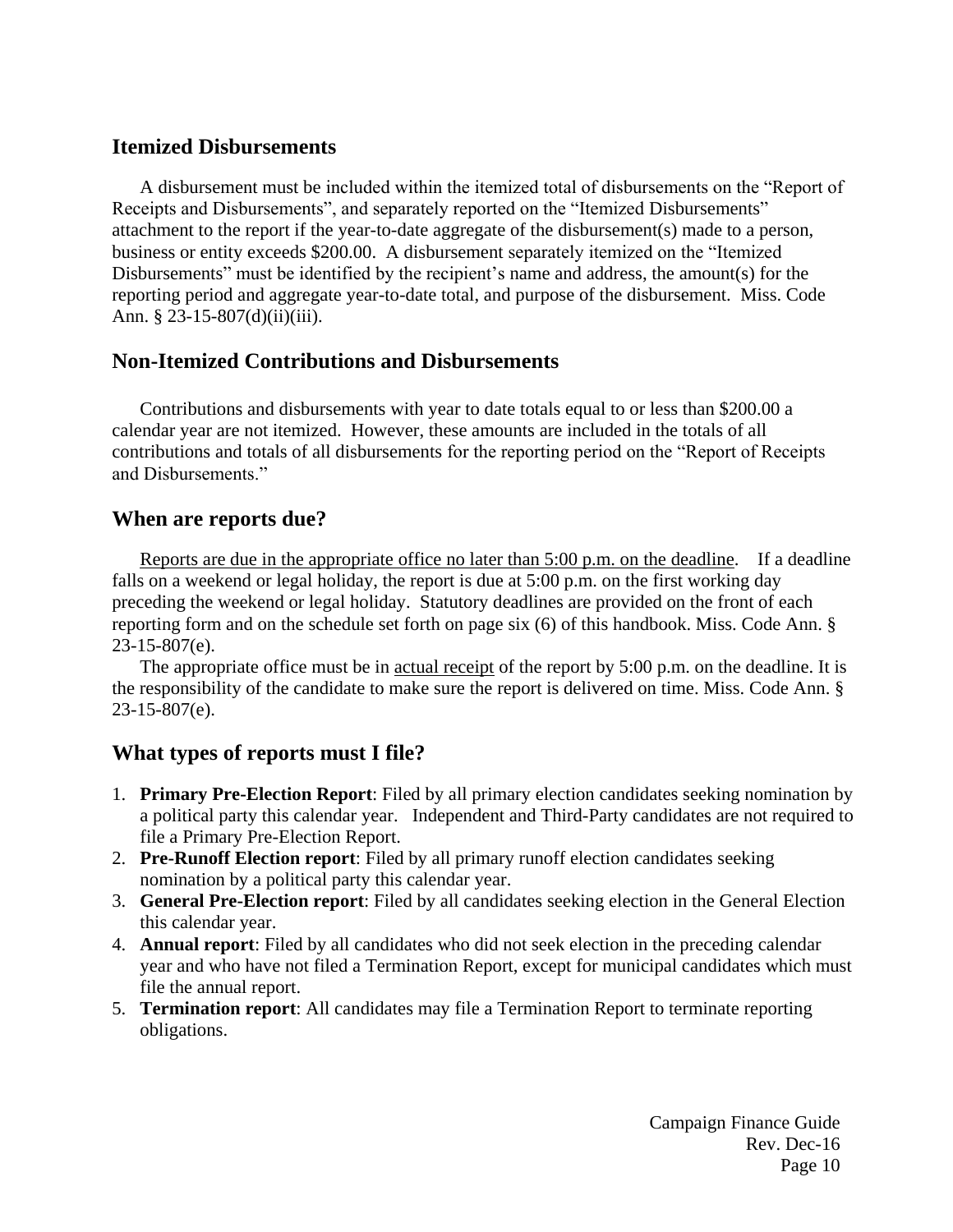A candidate should simply check  $(\checkmark)$  the type of report being submitted on his/her form. A candidate may submit a Termination Report at the same time as another scheduled report by placing a check in the blank preceding both the scheduled report and the Termination Report.

Under state law, a violation of any candidate campaign finance disclosure requirement could result in:

- no certification of nomination or election to office;
- withholding of salary or other remuneration for the office;
- $\Box$  conviction of a misdemeanor;
- imprisonment for no longer than six (6) months; and/or
- imposition of a fine not to exceed \$3,000.00. Miss. Code Ann. § 23-15-811

#### **Forty-Eight Hour Reports**

If a candidate receives a contribution of more than \$200 after the tenth day, but more than 48 hours before 12:01 a.m. on the day of the election, the candidate must fully disclose the contribution by filing a Forty-Eight Hour Report with the appropriate office within 48 hours of the contribution.

The notification shall be in writing, and may be transmitted by mail, hand delivery, fax, email, or other electronic means.

### <span id="page-10-0"></span>**When have I completed my reporting obligations?**

**Every candidate must file every required report until a Termination Report is filed.** A Termination Report may be filed when contributions are no longer accepted, disbursements are no longer made, there are no outstanding debts or financial obligations associated with the candidate, and the candidate has as zero cash on hand balance.

Filing a Termination Report is the only way to end reporting obligations and responsibilities. If no Termination Report is filed, candidates must continue to file all reports required by the applicable reporting schedule and will remain subject to the imposition of civil penalties as set forth in law.

#### **Examples of Campaign Finance Reports**

- 1. A candidate for the office of Mayor receives a \$100 contribution from Jane Doe on March 1. That \$100 contribution does not have to be itemized on the "Itemized Receipts" attachment of the candidate's report, but must be included in the non-itemized total of contributions on the "Report of Receipts and Disbursements." Then, Jane Doe contributes an additional \$125 to the candidate on April 8. Because the year-to-date aggregate total of the contributions received from Jane Doe exceed \$200.00, the candidate must now itemize the contribution on the "Itemized Receipts" attachment and include the additional contribution received for that reporting period in the itemized total of contributions on the "Report of Receipts and Disbursements." These reports are filed with the Municipal Clerk's Office.
- 2. A candidate for Board of Alderman spends \$100 for a newspaper ad on March 1. That \$100 disbursement does not have to be itemized on the "Itemized Disbursements" attachment of the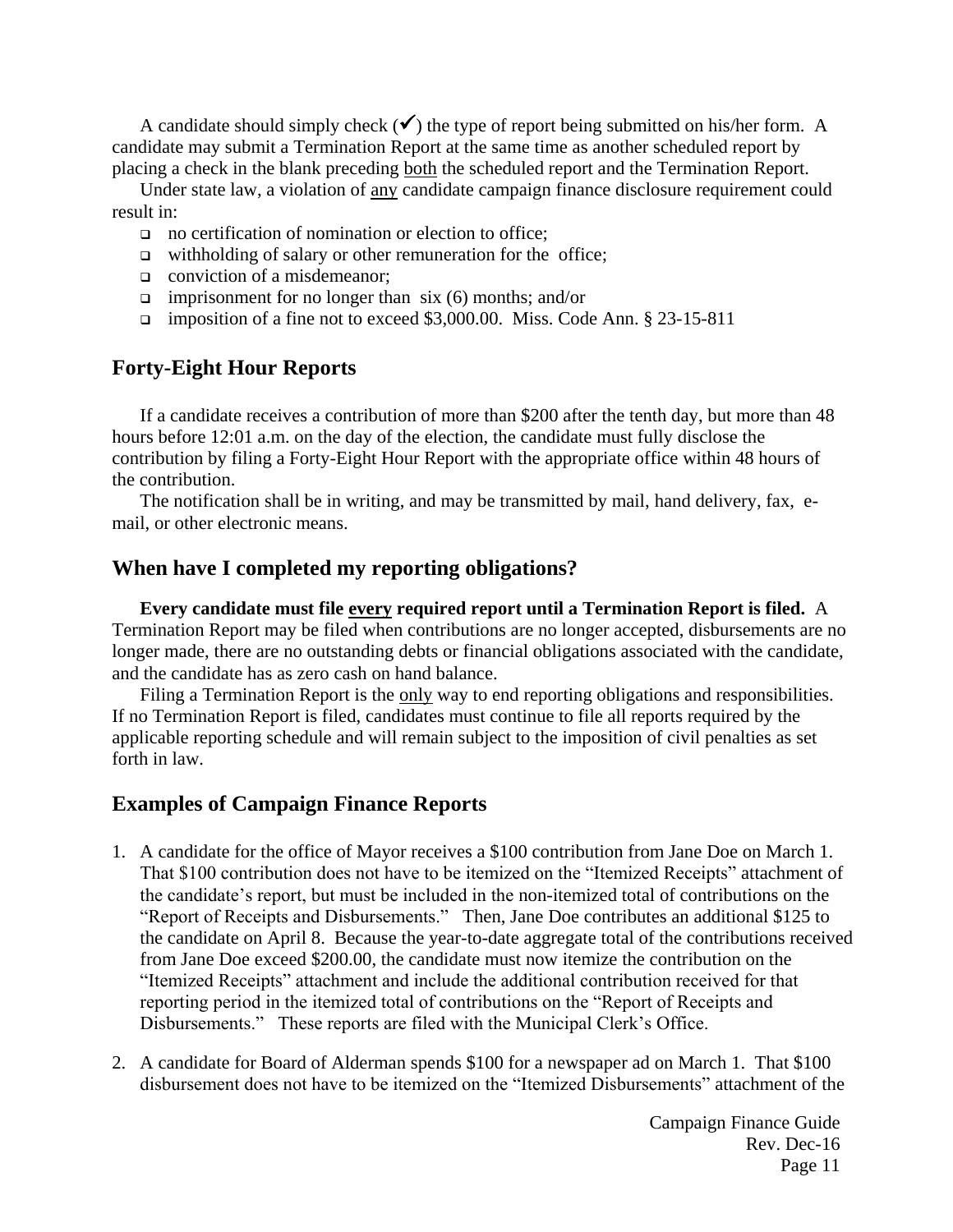candidate's report, but must be included in the non-itemized total of disbursements on the "Report of Receipts and Disbursements." Then, the candidate spends an additional \$125 for ads in the same paper on April 8. The candidate must report that \$225 was spent on ads with that newspaper. Because the year-to-date aggregate total of the disbursements made to the newspaper exceed \$200.00, the candidate must now itemize the disbursement on the "Itemized Disbursements" attachment and include the additional disbursement made during that reporting period in the itemized total of disbursements on the "Report of Receipts and Disbursements." These reports are filed with the County Circuit Clerk's Office.

- 3. A candidate has qualified to run for office and has not spent or received in excess of \$200. However, even if that candidate has received no contributions and made no disbursements in furtherance of his/her campaign, he/she still must file all required reports.
- 4. A person intends to run for office next year, but cannot qualify for office until January 1. The fall proceeding the election year, he begins raising campaign funds. He collects \$50 from Donor 1, \$50 from Donor 2, and \$150 from Donor 3. This person must begin filing campaign finance reports even though he has yet to qualify for office because he has received more than \$200.00. The same is true if the candidate received no money but spent greater than \$200.00 in furtherance of his candidacy prior to qualifying for office.

# <span id="page-11-0"></span>**III. Campaign Finance for Political Committees**

### <span id="page-11-1"></span>**What is a Political Committee?**

A political committee is any committee, party, club, association, political action committee, or other group that receives contributions or makes disbursements of more than \$200.00 in the aggregate in a calendar year for the purpose of influencing or attempting to influence the action of voters with regard to a candidate or balloted measure. Miss. Code Ann. § 23-15-801(c).

### <span id="page-11-2"></span>**What is a Candidate's Political Committee?**

A candidate's political committee is a political committee as defined above which is authorized by, affiliated with and/or acting for the benefit of a particular candidate. A candidate's political committee is required to file campaign finance disclosure reports in accordance with the same reporting schedule required of the candidate.

### <span id="page-11-3"></span>**What documents must be filed by a Political Committee?**

All political committees are required to file: (1) a Statement of Organization and (2) Reports of Receipts and Disbursements in accordance with the same reporting schedule as the candidate(s) for or against whom the committee is receiving contributions and making disbursements for the purpose of influencing or attempting to influence voters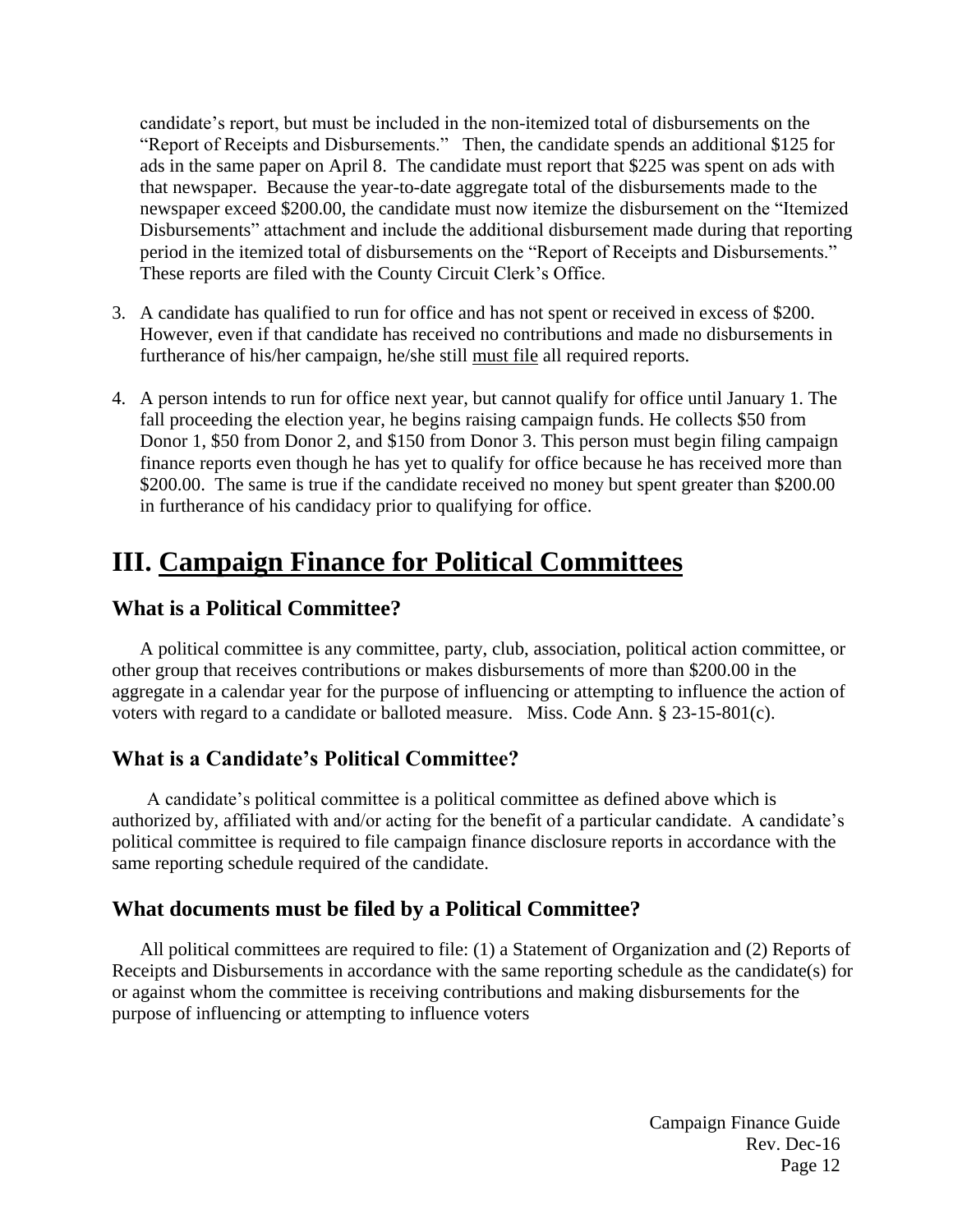### <span id="page-12-0"></span>**Where do I file?**

- Committees which contribute or spend in support of or in opposition to statewide, state district, legislative candidates, or statewide balloted measures must file with the **Secretary of State's Office**.
- Committees which contribute or spend solely in support of or opposition to county, county district candidates, or county balloted measures must file with the **County Circuit Clerk's Office.**
- Committees which contribute or spend solely in support of or in opposition to municipal, municipal district candidates, or municipal balloted measures must file with the **Municipal Clerk's Office.**

### **Statement of Organization**

Each political committee must file a Statement of Organization within 10 days of receiving or spending in excess of \$200.00 in the aggregate.

### <span id="page-12-1"></span>**What information is required?**

The Statement of Organization requires the names and addresses of the committee members and all officers. The committee's statement must also designate a Director and a Treasurer who will be custodians of the books and accounts.

If the committee is a candidate's committee, the statement must include the name, address, office sought, and party affiliation of the candidate. Any changes to information in the Statement of Organization must be filed with the appropriate official at the time the next Campaign Finance Report is due.

### **Campaign Finance Reports**

All political committees receiving contributions or making disbursements in excess of \$200.00 in the aggregate during a calendar year, in support of or in opposition to non-federal candidates or balloted measures, must file campaign finance reports in accordance with the applicable reporting schedule.

### <span id="page-12-2"></span>**What information must be reported?**

All Reports of Receipts and Disbursements filed under state law must be complete and include:

- Name, address, contact information and Treasurer of the committee,
- The total amount of contributions received during the specific reporting period, both itemized and non-itemized, and aggregate year-to-date total of all contributions,
- The total amount of disbursements made during the specific reporting period, both itemized and non-itemized, and the aggregate year-to-date total of all disbursements, and
- The total amount of cash on hand.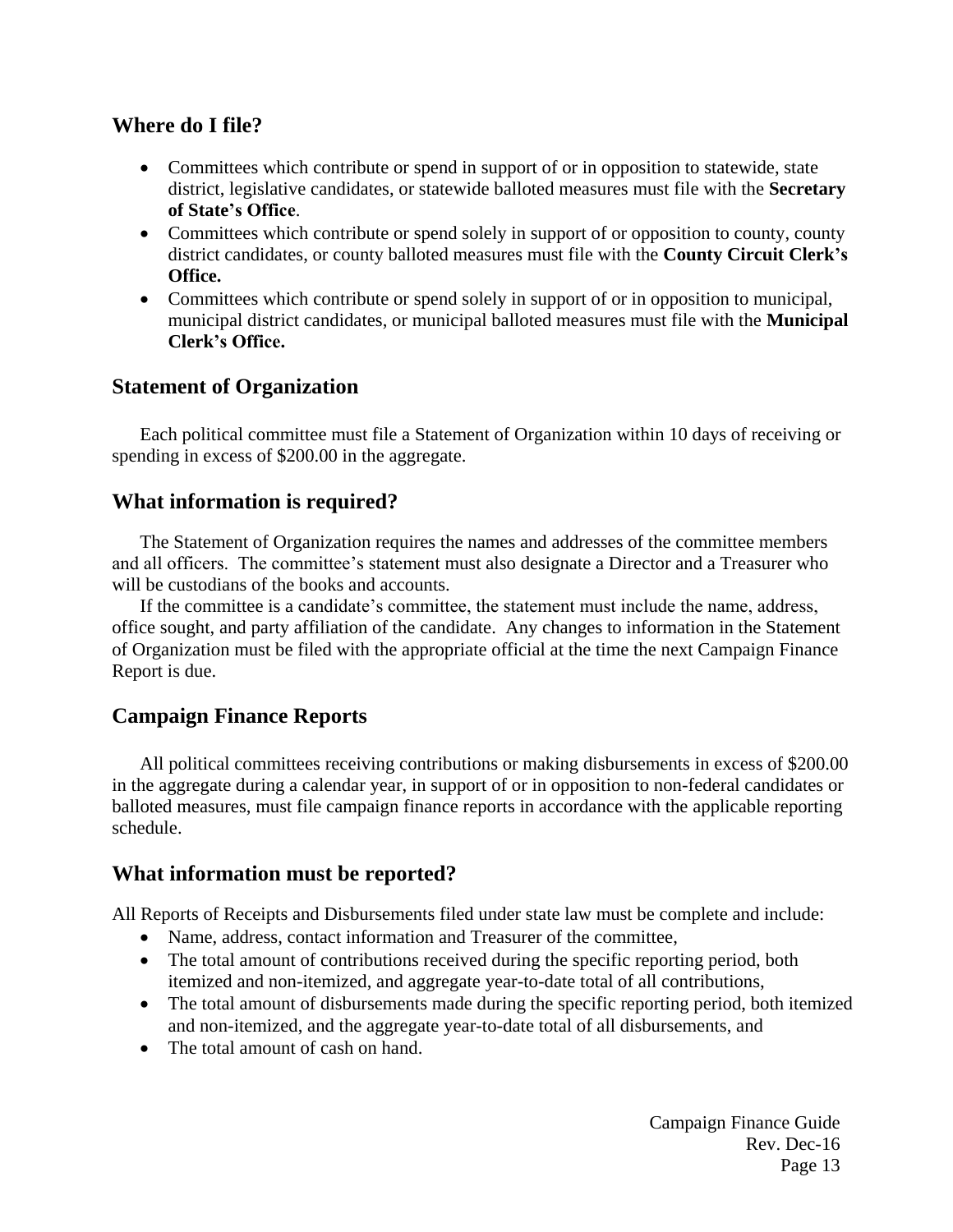### **Itemized Contributions**

A contribution must be included within the itemized total of contributions on the "Report of Receipts and Disbursements", and separately reported on the "Itemized Receipts" attachment to the report if the year-to-date aggregate of the contribution(s) received from a person, business or entity exceeds \$200.00. A contribution separately itemized on the "Itemized Receipts" must identify the contribution by contributor type, contributor name and address, amount(s) for the reporting period and aggregate year-to-date total, and the occupation or employer of the contributor, if applicable. Miss. Code Ann.  $\S 23-15-807(d)(ii)(iii)$ 

#### **Itemized Disbursements**

A disbursement must be included within the itemized total of disbursements on the "Report of Receipts and Disbursements", and separately reported on the "Itemized Disbursements" attachment to the report if the year-to-date aggregate of the disbursement(s) made to a person, business or entity exceeds \$200.00. A disbursement separately itemized on the "Itemized Disbursements" must be identified by the recipient's name and address, the amount(s) for the reporting period and aggregate year-to-date total, and purpose of the disbursement. Miss. Code Ann. § 23-15-807(d)(ii)(iii).

### **Non-Itemized Contributions and Disbursements**

Contributions and disbursements with year to date totals equal to or less than \$200.00 a calendar year are not itemized. However, these amounts are included in the totals of all contributions and totals of all disbursements for the reporting period on the "Report of Receipts and Disbursements."

#### <span id="page-13-0"></span>**When are reports due?**

Reports are due in the appropriate office no later than 5:00 p.m. on deadline. A political committee files its required campaign finance reports in accordance with the same schedule of the candidate(s) for in support of or opposition to, the committee has received contributions or made disbursements to influence or attempt to influence voters.

If the deadline falls on a weekend or legal holiday, the report is due at 5:00 p.m. on the first working day preceding to the weekend or legal holiday. Statutory deadlines are provided on the front of each reporting form and on the schedule set forth on page 6 of this handbook.

The appropriate office must be in actual receipt of the report by 5:00 p.m. on the deadline. It is the responsibility of the political committee to make sure the report is delivered on time. Miss. Code Ann. § 23-15-807(e).

### <span id="page-13-1"></span>**What types of reports must I file?**

1. **Primary Pre-Election Report**: Filed by all political committees supporting or opposing primary election candidate(s) seeking nomination by a political party during this calendar year.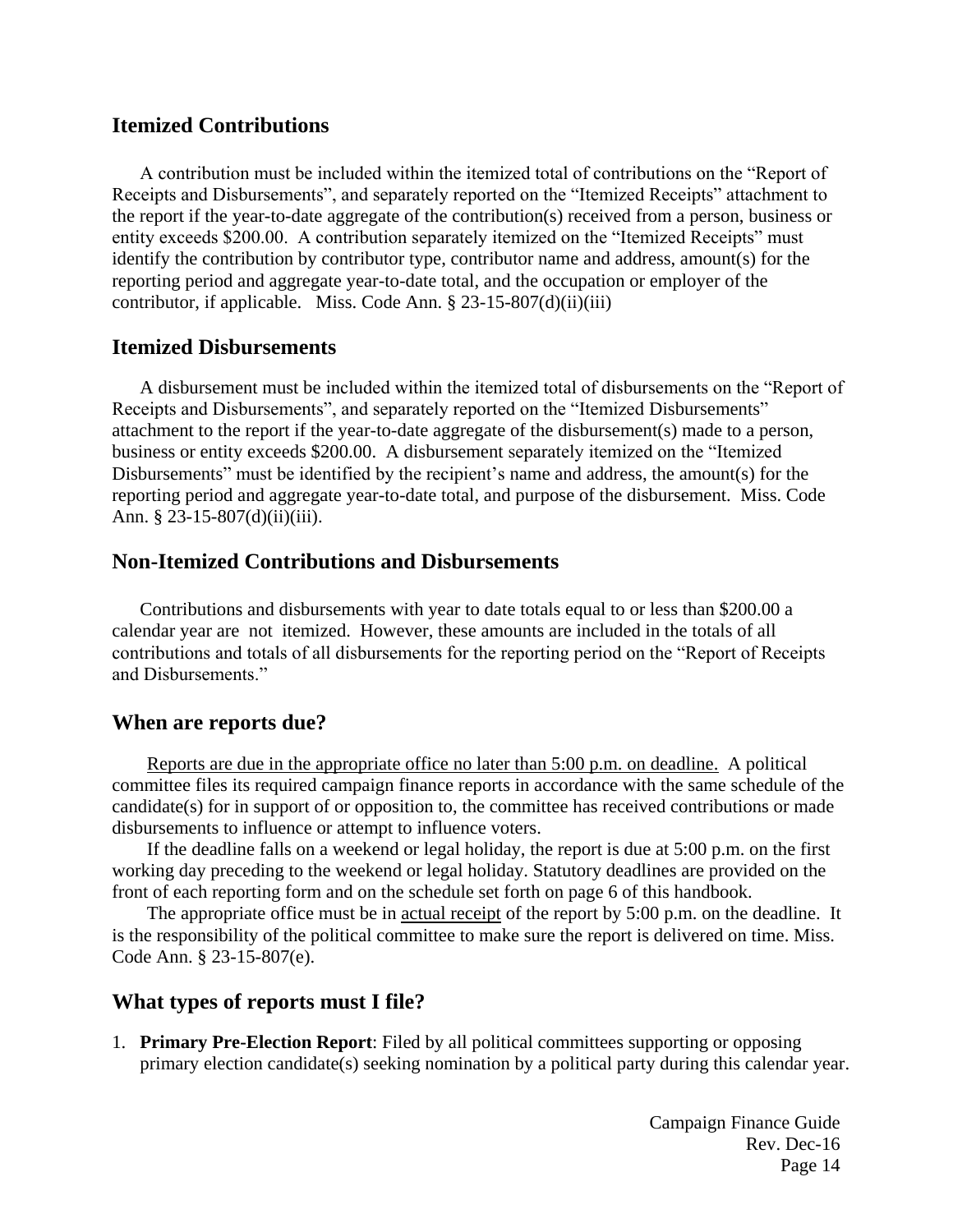- 2. **Pre-Runoff Election report**: Filed by all political committees supporting or opposing primary runoff election candidates seeking nomination by a political party this calendar year.
- 3. **General Pre-Election report**: Filed by all political committees supporting or opposing candidates seeking election in the General Election this calendar year, or supporting or opposing a balloted measure appearing on the general election ballot this calendar year.
- 4. **Annual report**: Filed by all political committees who did not support or oppose a candidate(s) seeking election in the preceding calendar year and who have not filed a Termination Report.
- 5. **Termination report**: All political committees may file a Termination Report to terminate further reporting obligations.

A political committee should simply check  $(\checkmark)$  the type of report being submitted on the "Report of Receipts and Disbursements." A committee may submit a Termination Report at the same time as another scheduled report by placing a check in the blank preceding the name of the scheduled report and the "Termination Report."

Under state law, a violation of any campaign finance disclosure requirement could result in: conviction of a misdemeanor; imprisonment for no longer than six (6) months; and/or imposition of a fine not to exceed \$3,000.00. Miss. Code Ann. § 23-15-811.

### **Forty-Eight Hours Reports**

If a candidate's political committee receives a contribution of more than \$200 after the tenth day, but more than 48 hours before 12:01 a.m. on the day of the election, the committee must fully disclose the contribution by filing a Forty-Eight Hour Report" with the appropriate office within 48 hours of the contribution.

The notification shall be in writing, and may be transmitted by overnight mail, courier service, or other reliable means, including electronic facsimile (FAX) or e-mail, but the candidate or candidate's committee must ensure that the notification shall in fact be received in the appropriate office as designated in Miss. Code Ann. § 23-15-807(f) (1972) within forty-eight (48) hours of the contribution.

### <span id="page-14-0"></span>**When have I completed my reporting obligations?**

**Every political committee must file every required report until a Termination Report is filed.** A Termination Report may be filed when contributions are no longer accepted, disbursements are no longer made, there are no outstanding debts or financial obligations associated with the candidate's political committee or political committee, and the committee has as zero cash on hand balance.

Filing a Termination Report is the only way to end reporting obligations and responsibilities. If no Termination Report is filed, political committees must continue to file all reports required by the applicable reporting schedule and may be subject to the imposition of civil penalties as set forth in law.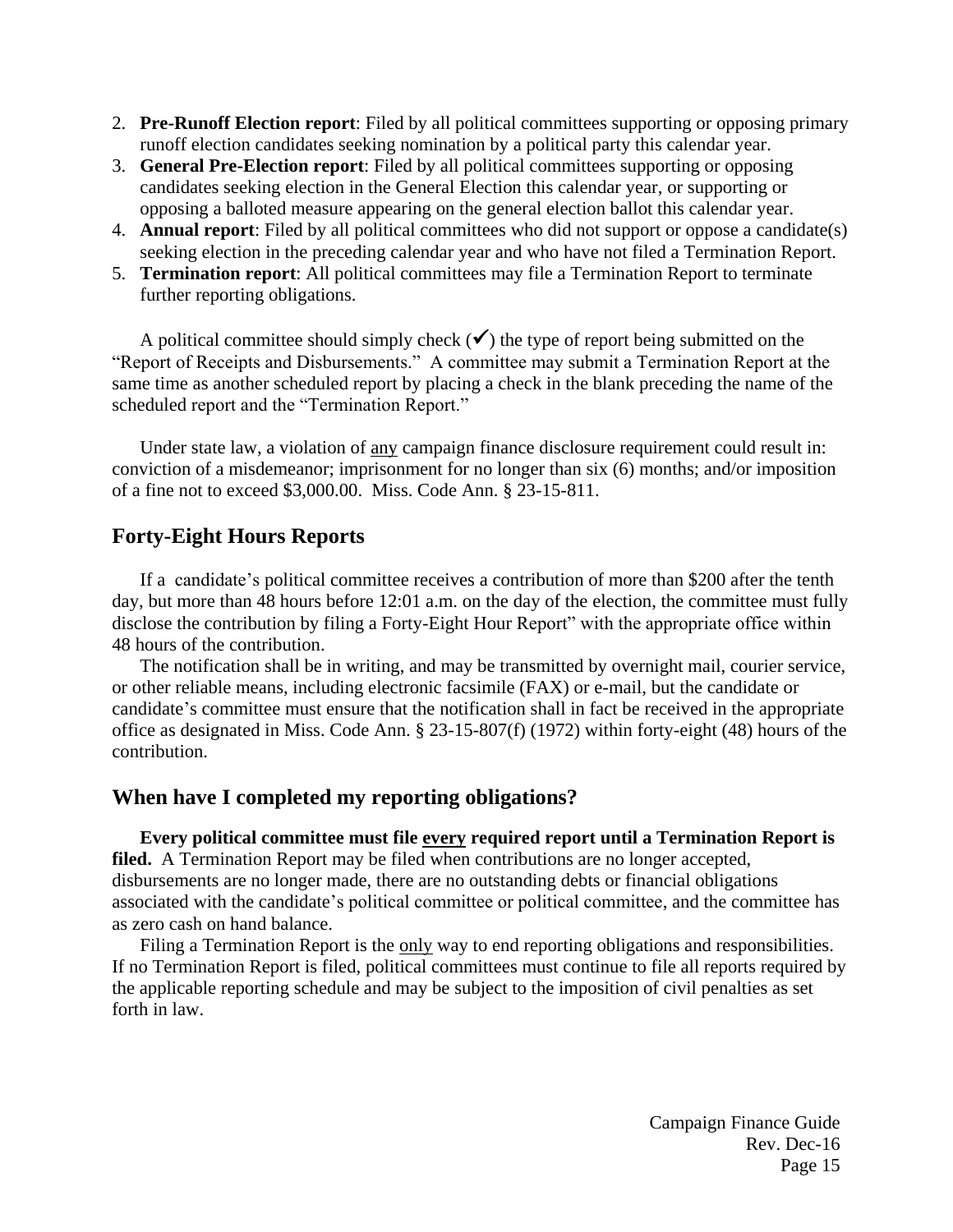# <span id="page-15-0"></span>**IV. Campaign Finance for Constitutional Initiatives**

An individual person who on his or her own behalf expends in excess of \$200.00 for the purpose of influencing the passage or defeat of an initiative measure is required to file monthly campaign finance reports with the Secretary of State's Office.

Likewise, a political committee, defined as a family, firm, corporation, partnership, association or other legal entity, which receives contributions or makes expenditures in excess of \$200.00 for the purpose of influencing the passage or defeat of an initiative measure is required to file monthly campaign finance reports with the Secretary of State's Office.

### <span id="page-15-1"></span>**When are reports due?**

Campaign finance reports required for initiatives are filed monthly, not later than the tenth calendar day of the month following the month being reported. Reports may be filed by mail, hand delivery, e-mail, fax or other electronic means. If the tenth falls on a weekend or legal holiday, the report is due at 5:00 p.m. on the first working day preceding the deadline.

Campaign finance reports continue to be filed until all contributions and expenditures cease or, at the latest, thirty (30) days following the election on the measure. Miss. Code Ann. § 23-17-51.

### <span id="page-15-2"></span>**When and Where Must I Register?**

A political committee must file a completed Statement of Organization with the Secretary of State's office no later than ten (10) days after receipt of contributions aggregating in excess of \$200.00 or no later than ten (10) days after having made expenditures aggregating in excess of \$200.00. Expenditures include any purchase, payment, distribution, loan, advance, deposit, gift of money or payment of anything of value for the purpose of influencing an initiative measure, for the purpose of obtaining signatures for a proposed initiative measure and attempting to place the proposed initiative measure on a ballot and for the purpose of opposing efforts to place a proposed initiative measure on a ballot. Miss. Code Ann. §§ 23-17-47 and 23-17-49.

### <span id="page-15-3"></span>**What Information is Required in the Statement of Organization?**

The Statement of Organization requires the names and addresses of the committee members and all officers. The committee's statement must also designate a Director and a Treasurer who will be custodians of the books and accounts, and provide a brief statement defining the purpose of the committee. Miss. Code Ann. § 23-17-49(2).

### <span id="page-15-4"></span>**What information must be reported?**

All Reports of Receipts and Disbursements must be complete and include:

- Name, address, contact information and Treasurer of the committee,
- The total amount of contributions received during the reporting period, both itemized and non-itemized, and aggregate year-to date total of all contributions,
- The total amount of disbursements made during the reporting period, both itemized and non-itemized, and the aggregate year-to-date total of all disbursements, and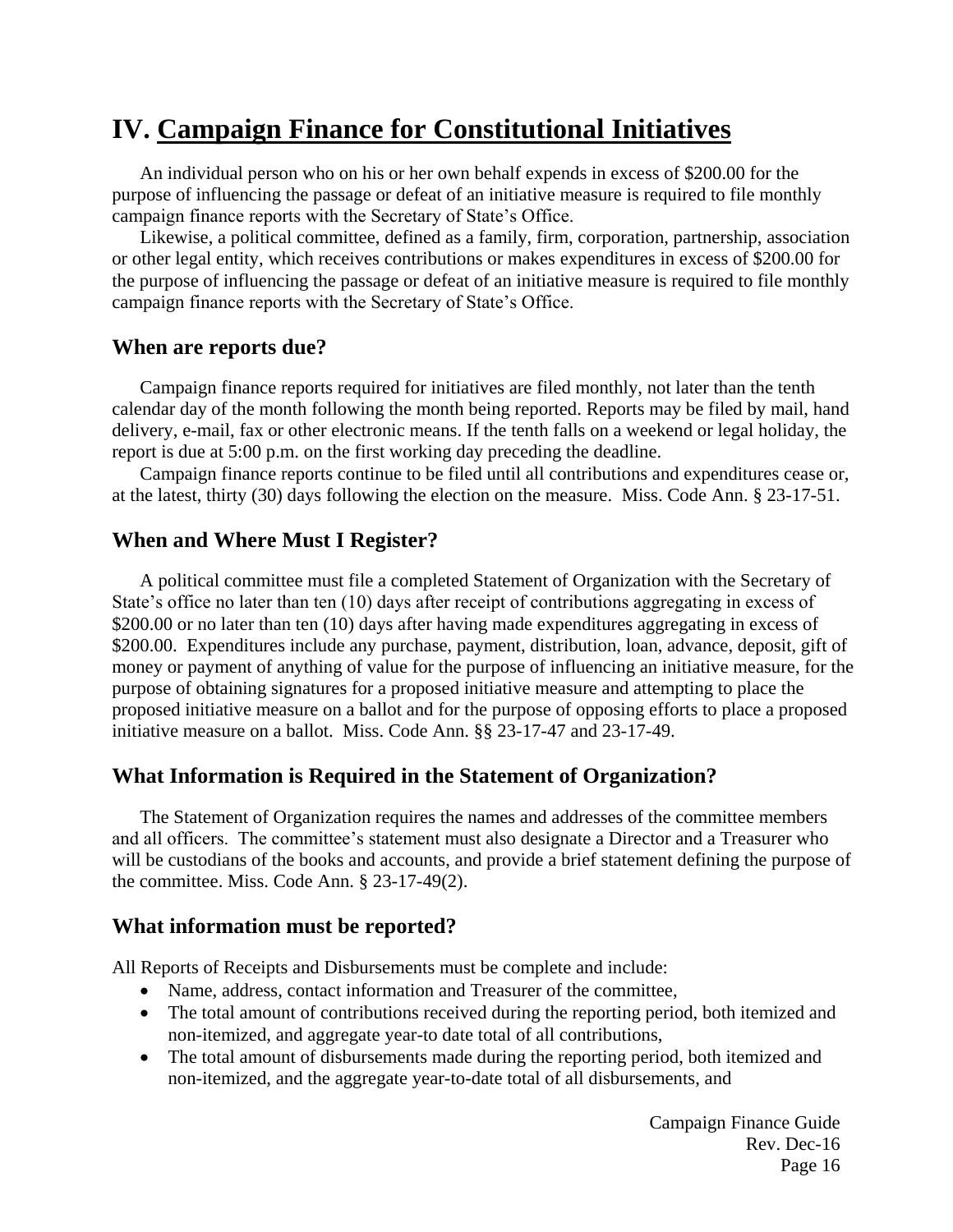• The total amount of cash on hand.

### **Itemized Contributions**

A contribution must be included within the itemized total of contributions on the "Report of Receipts and Disbursements", and separately reported on the "Itemized Receipts" attachment to the report if the year-to-date aggregate of the contribution(s) received from a person, business or entity exceeds \$200.00. A contribution separately itemized on the "Itemized Receipts" must identify the contribution by contributor type, contributor name and address, amount(s) for the reporting period and aggregate year-to-date total, and date of contribution. Miss. Code Ann. § 23- 17-53.

### **Itemized Disbursements**

A disbursement must be included within the itemized total of disbursements on the "Report of Receipts and Disbursements", and separately reported on the "Itemized Disbursements" attachment to the report if the year-to-date aggregate of the disbursement(s) made to a person, business or entity exceeds \$200.00. A disbursement separately itemized on the "Itemized Disbursements" must be identified by the recipient's name and address, the amount(s) for the reporting period and aggregate year-to-date total, and purpose of the disbursement. Miss. Code Ann. § 23-17-53.

### **Non-Itemized Contributions and Disbursements**

Contributions and disbursements with year to date totals equal to or less than \$200.00 in the aggregate per calendar year are not itemized. However, these amounts are included in the totals of all contributions and totals of all disbursements for the reporting period on the "Report of Receipts and Disbursements."

Please see Miss. Code Ann. §§ 23-17-47 through 23-17-53 for more information concerning the campaign finance disclosure requirements with regard to constitutional initiatives.

### <span id="page-16-0"></span>**V. Fines and Penalties**

### <span id="page-16-1"></span>**Civil Penalties**

A candidate or political committee which fails to timely file a campaign finance disclosure report will be assessed a civil penalty beginning with the tenth calendar day after the report is due. Beginning with the tenth calendar day, the Secretary of State will assess the delinquent candidate or political committee a civil penalty of fifty dollars (\$50.00) for each day or part of any day until a complete and substantially compliant report is filed with the Secretary of State, up to a maximum of ten (10) days.

The assessed fine may be waived in whole or in part if the Secretary of State determines the candidate or committee experienced unforeseeable mitigating circumstances, which interfered with the timely filing of the report. Candidates and political committees may request the waiver of a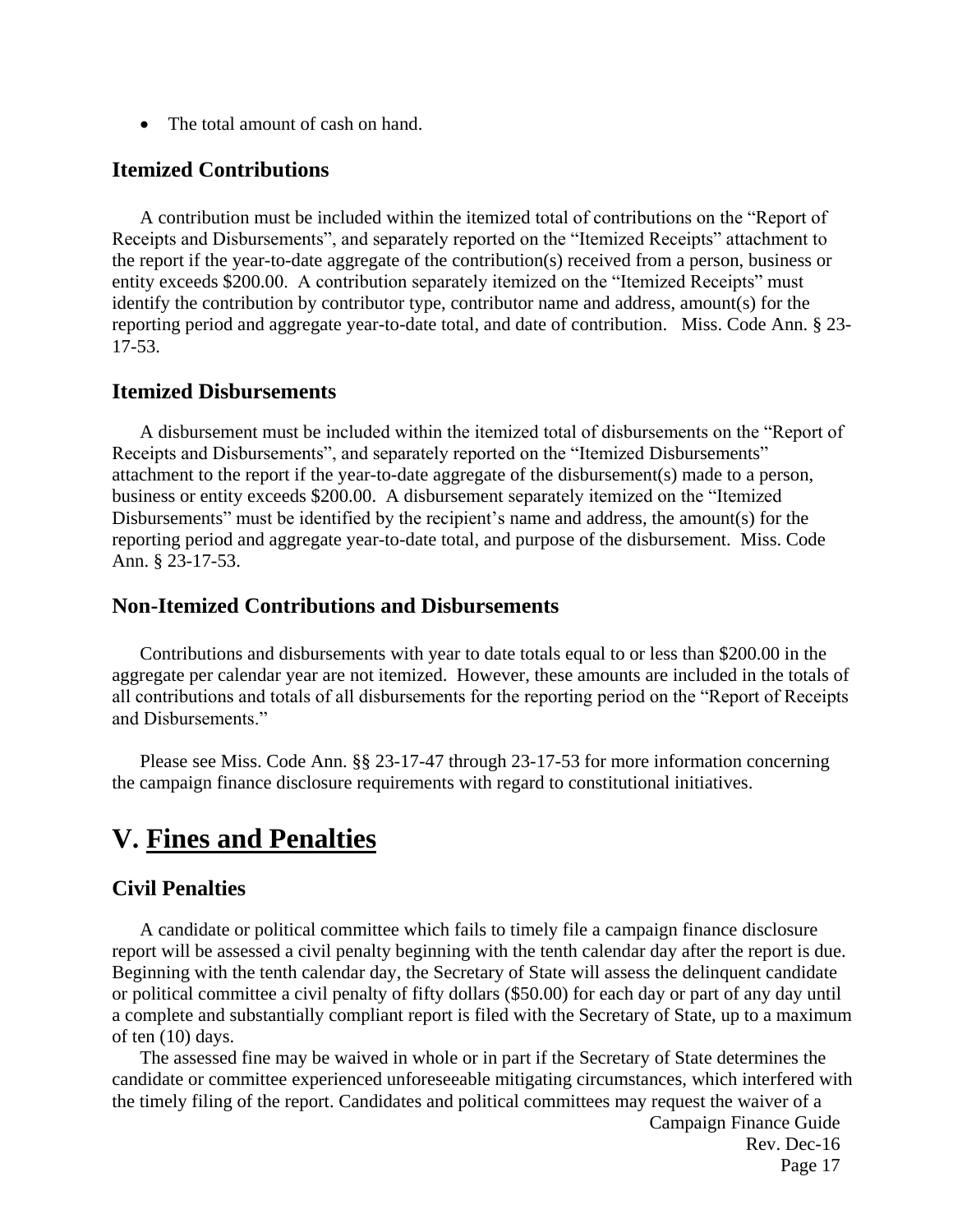fine by submitting a Waiver Request Form which is available on our website and explaining the unforeseeable mitigating circumstances.

To comply with the law, the candidate must pay the fine and also file the required report. Payment of the fine or filing of a waiver does not excuse or exempt a candidate or political committee required to file from filing the required campaign finance report.

Please see Miss. Code Ann. § 23-15-813 for further information regarding fines and penalties.

### <span id="page-17-0"></span>**Criminal Penalties**

An intentional violation of the campaign finance disclosure law is a misdemeanor with a maximum penalty of \$3,000, six months imprisonment, or both.

Please see Miss. Code Ann. § 23-15-811 for further information regarding fines and penalties. .

#### <span id="page-17-1"></span>**Other Campaign Finance Restrictions**

Corporations, incorporated companies, and incorporated associations are prohibited from contributing more than \$1,000 per calendar year, directly or indirectly, to a political party, candidate for office or political committee.

**PENALTY**: Upon conviction, a fine of not less than \$1,000 nor more than \$5,000. Miss. Code Ann §§ 97-13-15 and 97-13-17.

Individuals and political committees are prohibited from contributing more than \$2,500 per election cycle, directly or indirectly, for the purpose of aiding a judicial candidate for county, circuit or chancery court or said judicial candidate's political committee(s), and are prohibited from contributing more than \$5,000 per election cycle, directly or indirectly, for the purpose of aiding a judicial candidate for Court of Appeals or Supreme Court or said judicial candidate's political committee(s). Miss. Code Ann. § 23-15-1021.

Regulated industries, companies, corporations, stockholders, or their agents or representatives are prohibited from contributing directly or indirectly to campaigns for Public Service Commissioner.

**PENALTY:** Upon conviction, a fine of not less than \$5,000, imprisonment in the State Penitentiary for not less than one year, or both. . Miss. Code Ann. § 77-1-11.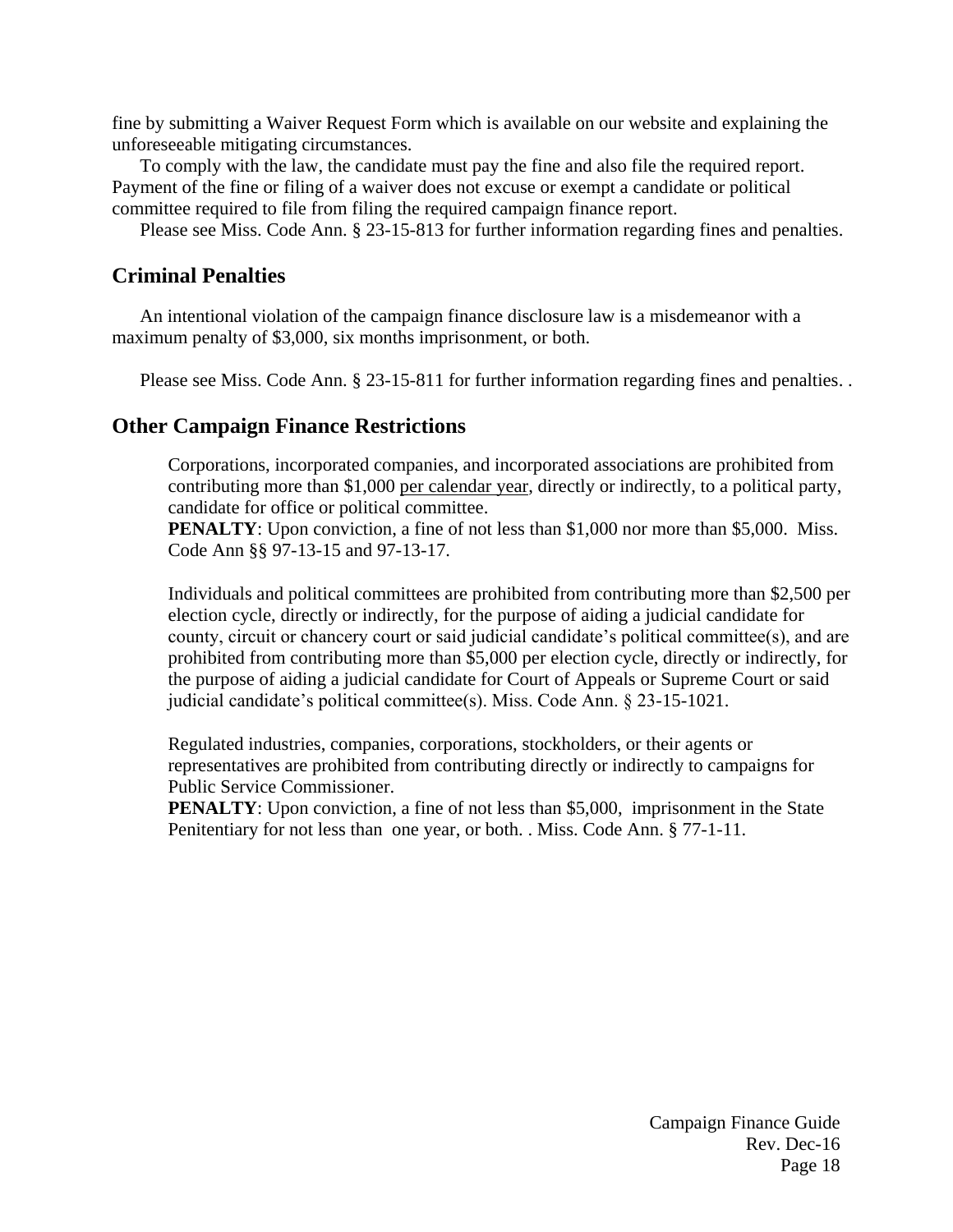# <span id="page-18-0"></span>**Appendix A: Mississippi Campaign Finance Statutes §§ 23-15-801,** *et seq.*

### **[§ 23-15-801. Definitions](http://www.westlaw.com/Find/Default.wl?rs=dfa1.0&vr=2.0&DB=MS-ST-ANN&DocName=LK%28MSSTS23-15-801%29&FindType=l)**

(a) "Election" shall mean a general, special, primary or runoff election.

(b) "Candidate" shall mean an individual who seeks nomination for election, or election, to any elective office other than a federal elective office and for purposes of this article, an individual shall be deemed to seek nomination for election, or election:

(i) If such individual has received contributions aggregating in excess of Two Hundred Dollars (\$200.00) or has made expenditures aggregating in excess of Two Hundred Dollars (\$200.00) or for a candidate for the Legislature or any statewide or state district office, by the qualifying deadlines specified in [Sections 23-15-299](http://www.westlaw.com/Find/Default.wl?rs=dfa1.0&vr=2.0&DB=1000933&DocName=MSSTS23-15-299&FindType=L) and [23-15-977,](http://www.westlaw.com/Find/Default.wl?rs=dfa1.0&vr=2.0&DB=1000933&DocName=MSSTS23-15-977&FindType=L) whichever occurs first; or

(ii) If such individual has given his or her consent to another person to receive contributions or make expenditures on behalf of such individual and if such person has received such contributions aggregating in excess of Two Hundred Dollars (\$200.00) during a calendar year, or has made such expenditures aggregating in excess of Two Hundred Dollars (\$200.00) during a calendar year.

(c) "Political committee" shall mean any committee, party, club, association, political action committee, campaign committee or other groups of persons or affiliated organizations which receives contributions aggregating in excess of Two Hundred Dollars (\$200.00) during a calendar year or which makes expenditures aggregating in excess of Two Hundred Dollars (\$200.00) during a calendar year for the purpose of influencing or attempting to influence the action of voters for or against the nomination for election, or election, of one or more candidates, or balloted measures and shall, in addition, include each political party registered with the Secretary of State.

(d) "Affiliated organization" shall mean any organization which is not a political committee, but which directly or indirectly establishes, administers or financially supports a political committee.

(e)(i) "Contribution" shall include any gift, subscription, loan, advance or deposit of money or anything of value made by any person or political committee for the purpose of influencing any election for elective office or balloted measure;

(ii) "Contribution" shall not include the value of services provided without compensation by any individual who volunteers on behalf of a candidate or political committee; or the cost of any food or beverage for use in any candidate's campaign or for use by or on behalf of any political committee of a political party;

(iii) "Contribution to a political party" includes any gift, subscription, loan, advance or deposit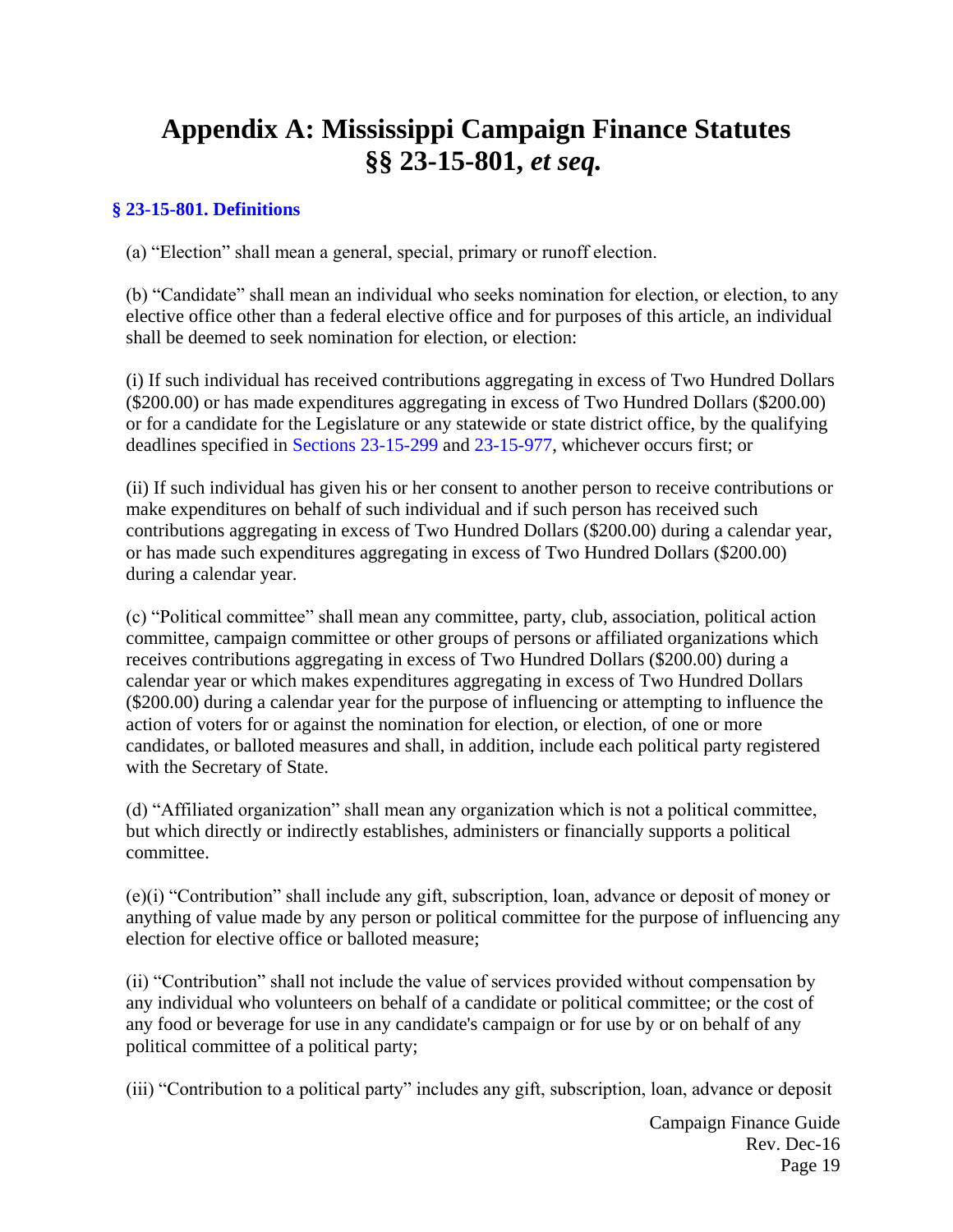of money or anything of value made by any person, political committee, or other organization to a political party and to any committee, subcommittee, campaign committee, political committee and other groups of persons and affiliated organizations of the political party.

(iv) "Contribution to a political party" shall not include the value of services provided without compensation by any individual who volunteers on behalf of a political party or a candidate of a political party.

(f)(i) "Expenditure" shall include any purchase, payment, distribution, loan, advance, deposit, gift of money or anything of value, made by any person or political committee for the purpose of influencing any balloted measure or election for elective office; and a written contract, promise, or agreement to make an expenditure;

(ii) "Expenditure" shall not include any news story, commentary or editorial distributed through the facilities of any broadcasting station, newspaper, magazine, or other periodical publication, unless such facilities are owned or controlled by any political party, political committee, or candidate; or nonpartisan activity designed to encourage individuals to vote or to register to vote;

(iii) "Expenditure by a political party" includes 1. any purchase, payment, distribution, loan, advance, deposit, gift of money or anything of value, made by any political party and by any contractor, subcontractor, agent, and consultant to the political party; and 2. a written contract, promise, or agreement to make such an expenditure.

(g) The term "identification" shall mean:

(i) In the case of any individual, the name, the mailing address, and the occupation of such individual, as well as the name of his or her employer; and

(ii) In the case of any other person, the full name and address of such person.

(h) The term "political party" shall mean an association, committee or organization which nominates a candidate for election to any elective office whose name appears on the election ballot as the candidate of such association, committee or organization.

(i) The term "person" shall mean any individual, family, firm, corporation, partnership, association or other legal entity.

(j) The term "independent expenditure" shall mean an expenditure by a person expressly advocating the election or defeat of a clearly identified candidate which is made without cooperation or consultation with any candidate or any authorized committee or agent of such candidate, and which is not made in concert with or at the request or suggestion of any candidate or any authorized committee or agent of such candidate.

(k) The term "clearly identified" shall mean that: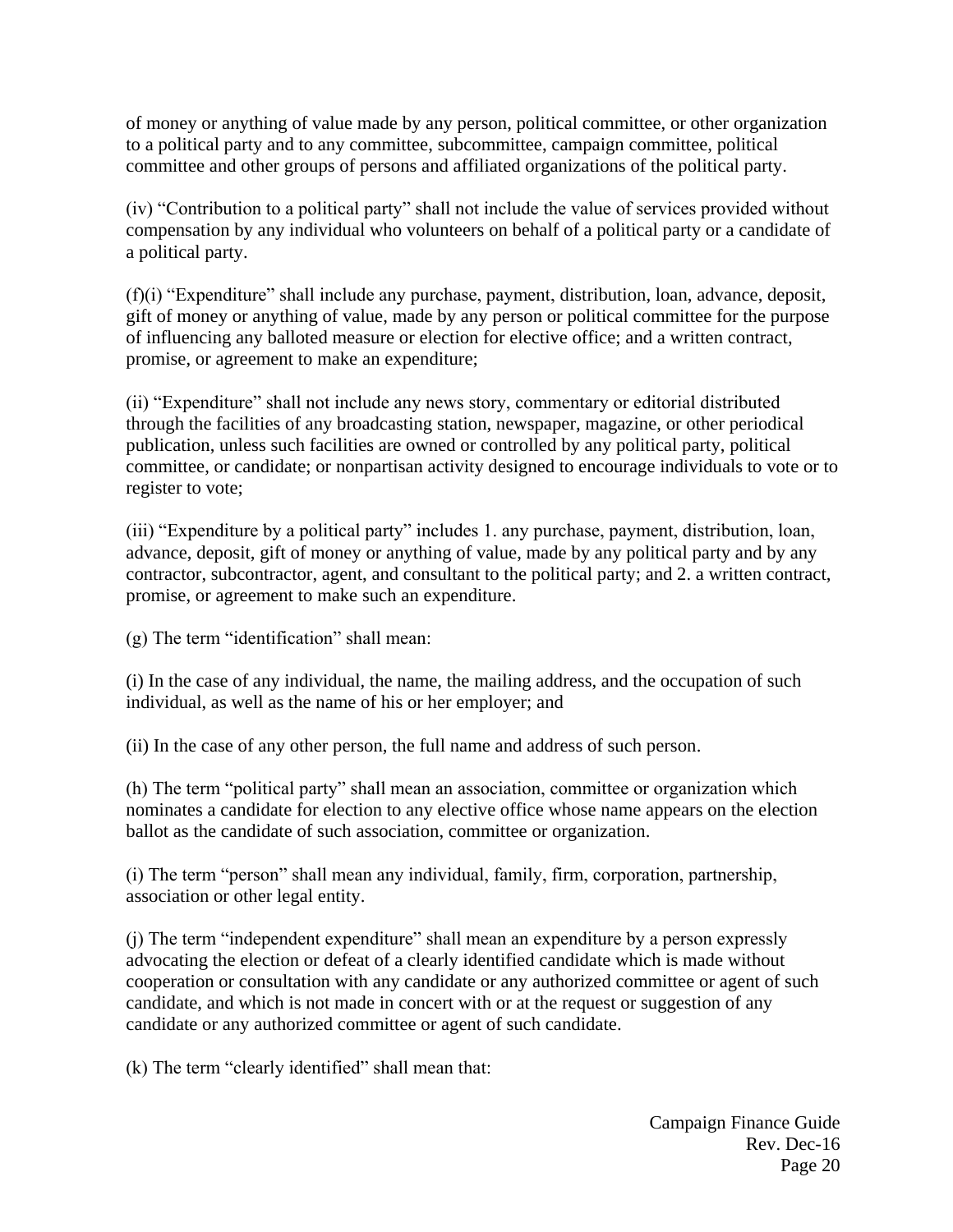- (i) The name of the candidate involved appears; or
- (ii) A photograph or drawing of the candidate appears; or

(iii) The identity of the candidate is apparent by unambiguous reference.

### **[§ 23-15-803. Political committee statements](http://www.westlaw.com/Find/Default.wl?rs=dfa1.0&vr=2.0&DB=MS-ST-ANN&DocName=LK%28MSSTS23-15-803%29&FindType=l)**

(a) Statements of organization. Each political committee shall file a statement of organization no later than ten (10) days after receipt of contributions aggregating in excess of Two Hundred Dollars (\$200.00), or no later than ten (10) days after having made expenditures aggregating in excess of Two Hundred Dollars (\$200.00).

(b) Contents of statements. The statement of organization of a political committee shall include:

(i) The name and address of the committee and all officers;

(ii) Designation of a director of the committee and a custodian of books and accounts of the committee, who shall be designated treasurer; and

(iii) If the committee is authorized by a candidate, the name, address, office sought, and party affiliation of the candidate.

(c) Change of information in statements. Any change in information previously submitted in a statement of organization shall be reported and noted on the next regularly scheduled report.

#### **[§ 23-15-805. Filing reports; public access; preservation](http://www.westlaw.com/Find/Default.wl?rs=dfa1.0&vr=2.0&DB=MS-ST-ANN&DocName=LK%28MSSTS23-15-805%29&FindType=l)**

(a) Candidates for state, state district, and legislative district offices, and every political committee, which makes reportable contributions to or expenditures in support of or in opposition to a candidate for any such office or makes reportable contributions to or expenditures in support of or in opposition to a statewide ballot measure, shall file all reports required under this article with the Office of the Secretary of State.

(b) Candidates for county or county district office, and every political committee which makes reportable contributions to or expenditures in support of or in opposition to a candidate for such office or makes reportable contributions to or expenditures in support of or in opposition to a countywide ballot measure or a ballot measure affecting part of a county, excepting a municipal ballot measure, shall file all reports required by this section in the office of the circuit clerk of the county in which the election occurs. The circuit clerk shall forward copies of all reports to the Office of the Secretary of State.

(c) Candidates for municipal office, and every political committee which makes reportable contributions to or expenditures in support of or in opposition to a candidate for such office, or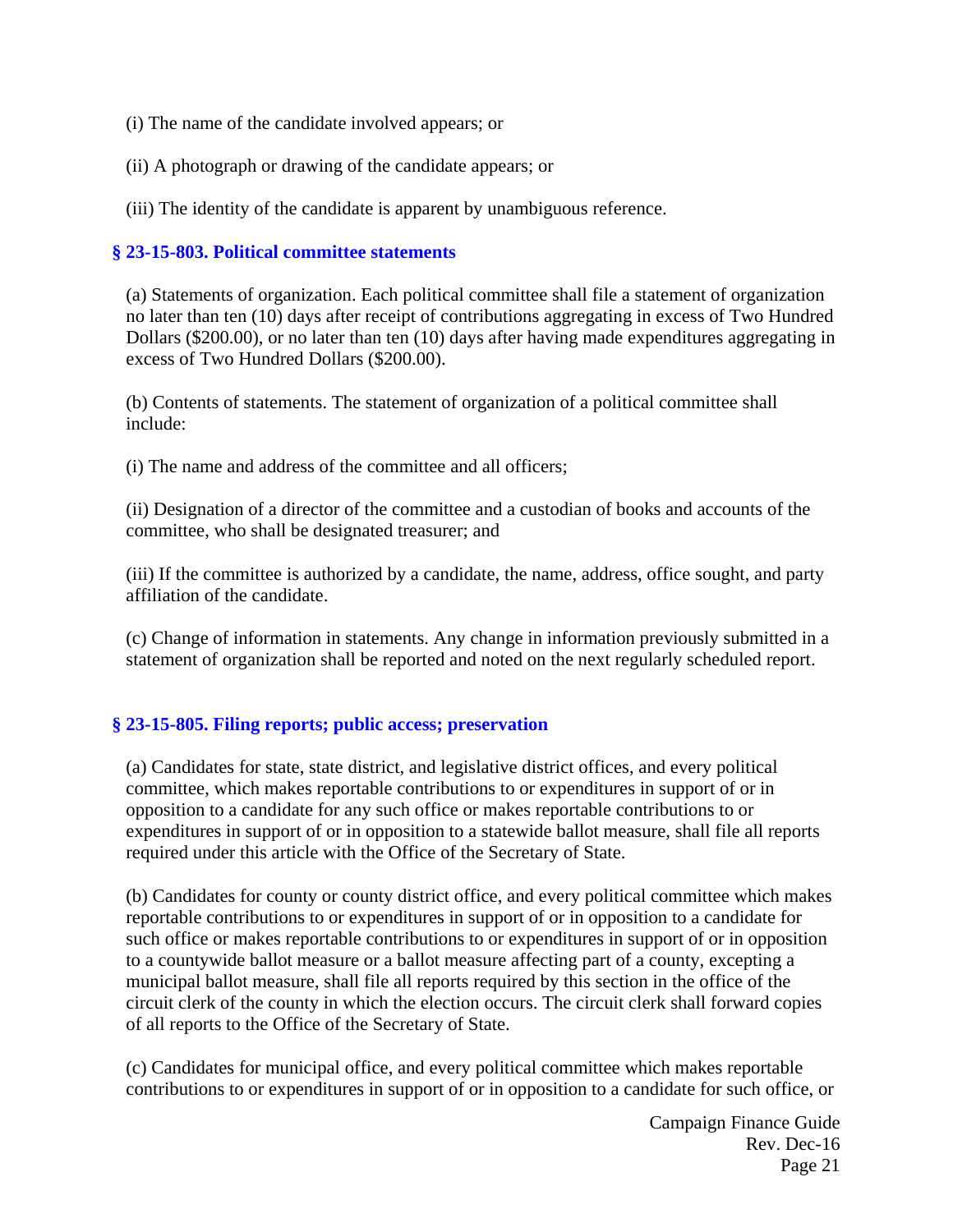makes reportable contributions to or expenditures in support of or in opposition to a municipal ballot measure shall file all reports required by this article in the office of the municipal clerk of the municipality in which the election occurs. The municipal clerk shall forward copies of all reports to the Office of the Secretary of State.

(d) The Secretary of State, the circuit clerks and the municipal clerks shall make all reports received under this subsection available for public inspection and copying and shall preserve such reports for a period of five  $(5)$  years.

(e) The provisions of this section applicable to the reporting by a political committee of contributions and expenditures regarding statewide ballot measures shall apply to the statewide special election for the purpose of selecting the official state flag provided for in Section 1 of Laws, 2001, ch. 301.

### **[§ 23-15-807. Who must report; when; contents](http://www.westlaw.com/Find/Default.wl?rs=dfa1.0&vr=2.0&DB=MS-ST-ANN&DocName=LK%28MSSTS23-15-807%29&FindType=l)**

(a) Each candidate or political committee shall file reports of contributions and disbursements in accordance with the provisions of this section. All candidates or political committees required to report may terminate its obligation to report only upon submitting a final report that it will no longer receive any contributions or make any disbursement and that such candidate or committee has no outstanding debts or obligations. The candidate, treasurer or chief executive officer shall sign each such report.

(b) Candidates who are seeking election, or nomination for election, and political committees that make expenditures for the purpose of influencing or attempting to influence the action of voters for or against the nomination for election, or election, of one or more candidates or balloted measures at such election, shall file the following reports:

(i) In any calendar year during which there is a regularly scheduled election, a preelection report, which shall be filed no later than the seventh day before any election in which such candidate or political committee has accepted contributions or made expenditures and which shall be complete as of the tenth day before such election;

(ii) In 1987 and every fourth year thereafter, periodic reports, which shall be filed no later than the tenth day after April 30, May 31, June 30, September 30 and December 31, and which shall be complete as of the last day of each period; and

(iii) In any calendar years except 1987 and except every fourth year thereafter, a report covering the calendar year which shall be filed no later than January 31 of the following calendar year.

(c) All candidates for judicial office as defined in [Section 23-15-975,](http://www.westlaw.com/Find/Default.wl?rs=dfa1.0&vr=2.0&DB=1000933&DocName=MSSTS23-15-975&FindType=L) or their political committees, shall file in the year in which they are to be elected, periodic reports which shall be filed no later than the tenth day after April 30, May 31, June 30, September 30 and December 31.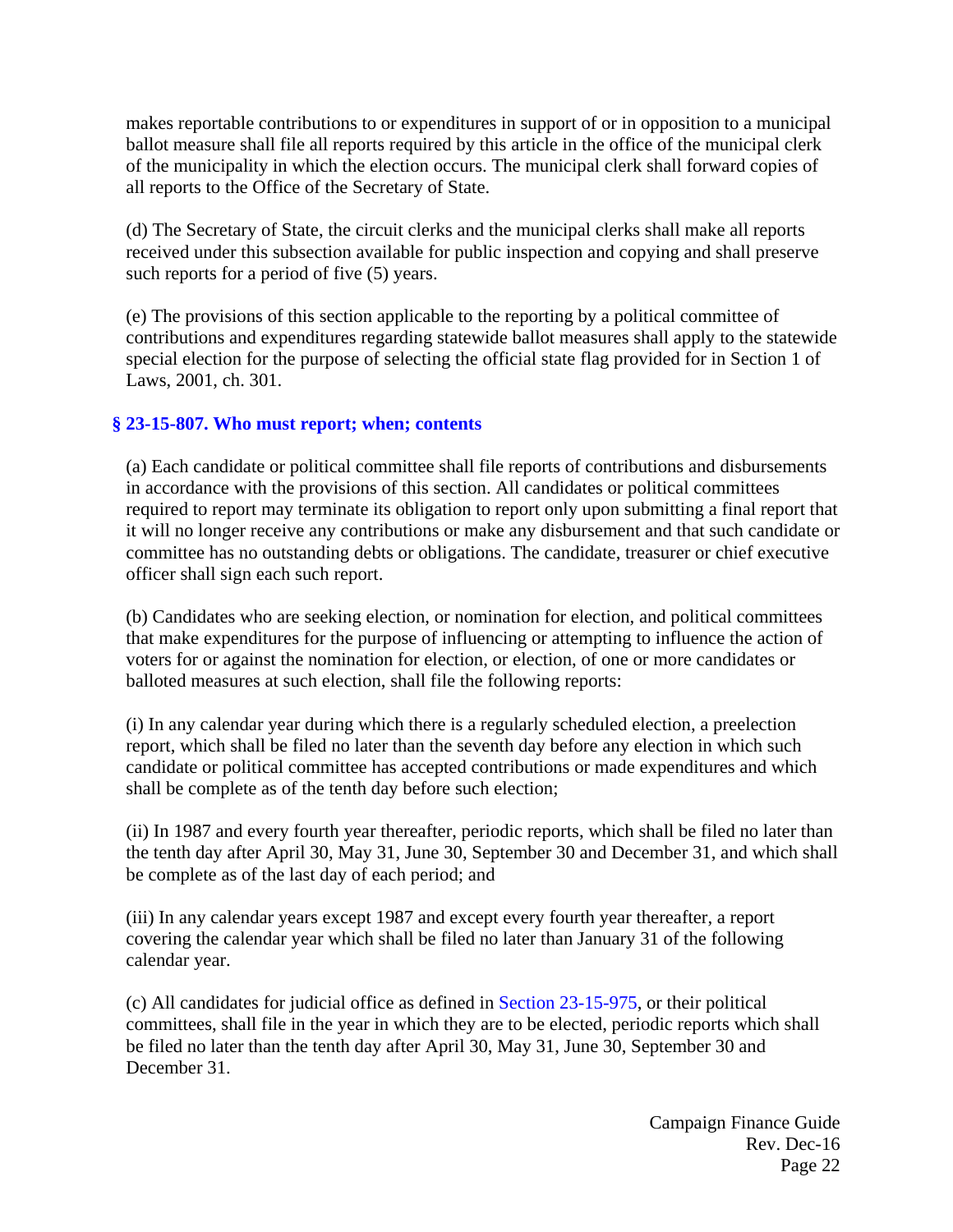(d) Contents of reports. Each report under this article shall disclose:

(i) For the reporting period and the calendar year, the total amount of all contributions and the total amount of all expenditures of the candidate or reporting committee which shall include those required to be identified pursuant to item (ii) of this paragraph as well as the total of all other contributions and expenditures during the calendar year. Such reports shall be cumulative during the calendar year to which they relate;

(ii) The identification of:

1. Each person or political committee who makes a contribution to the reporting candidate or political committee during the reporting period, whose contribution or contributions within the calendar year have an aggregate amount or value in excess of Two Hundred Dollars (\$200.00) together with the date and amount of any such contribution;

2. Each person or organization, candidate or political committee who receives an expenditure, payment or other transfer from the reporting candidate, political committee or its agent, employee, designee, contractor, consultant or other person or persons acting in its behalf during the reporting period when the expenditure, payment or other transfer to such person, organization, candidate or political committee within the calendar year have an aggregate value or amount in excess of Two Hundred Dollars (\$200.00) together with the date and amount of such expenditure.

(iii) The total amount of cash on hand of each reporting candidate and reporting political committee;

(iv) In addition to the contents of reports specified in items (i), (ii) and (iii) of this paragraph, each political party shall disclose:

1. Each person or political committee who makes a contribution to a political party during the reporting period and whose contribution or contributions to a political party within the calendar year have an aggregate amount or value in excess of Two Hundred Dollars (\$200.00), together with the date and amount of the contribution;

2. Each person or organization who receives an expenditure by a political party or expenditures by a political party during the reporting period when the expenditure or expenditures to the person or organization within the calendar year have an aggregate value or amount in excess of Two Hundred Dollars (\$200.00), together with the date and amount of the expenditure.

(e) The appropriate office specified in [Section 23-15-805](http://www.westlaw.com/Find/Default.wl?rs=dfa1.0&vr=2.0&DB=1000933&DocName=MSSTS23-15-805&FindType=L) must be in actual receipt of the reports specified in this article by 5:00 p.m. on the dates specified in paragraph (b) of this section. If the date specified in paragraph (b) of this section shall fall on a weekend or legal holiday then the report shall be due in the appropriate office at 5:00 p.m. on the first working day before the date specified in paragraph (b) of this section. The reporting candidate or reporting political committee shall ensure that the reports are delivered to the appropriate office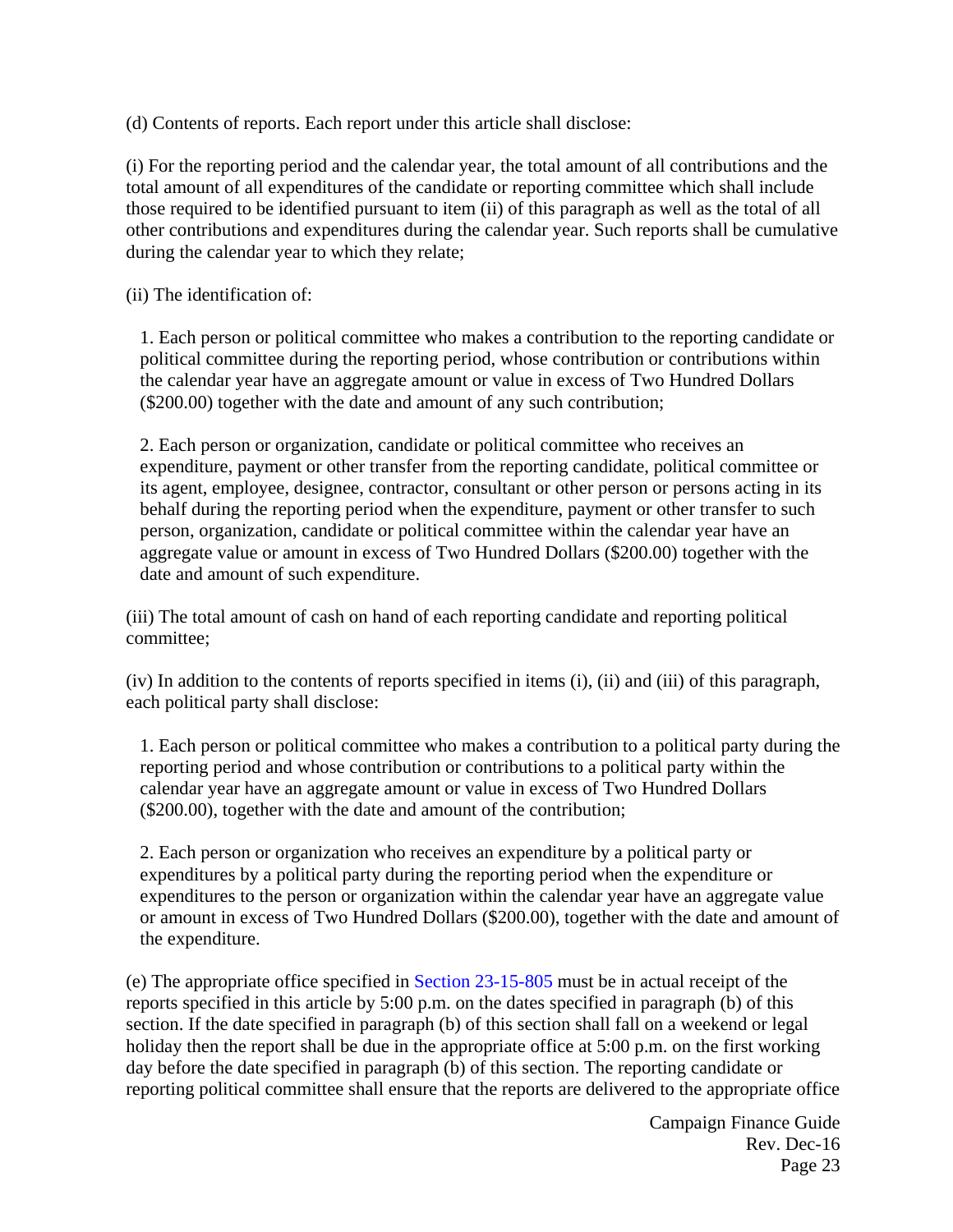by the filing deadline. The Secretary of State may approve specific means of electronic transmission of completed campaign finance disclosure reports, which may include, but not be limited to, transmission by electronic facsimile (FAX) devices.

(f)(i) If any contribution of more than Two Hundred Dollars (\$200.00) is received by a candidate or candidate's political committee after the tenth day, but more than forty-eight (48) hours before 12:01 a.m. of the day of the election, the candidate or political committee shall notify the appropriate office designated in [Section 23-15-805,](http://www.westlaw.com/Find/Default.wl?rs=dfa1.0&vr=2.0&DB=1000933&DocName=MSSTS23-15-805&FindType=L) within forty-eight (48) hours of receipt of the contribution. The notification shall include:

1. The name of the receiving candidate;

2. The name of the receiving candidate's political committee, if any;

3. The office sought by the candidate;

4. The identification of the contributor;

5. The date of receipt;

6. The amount of the contribution;

7. If the contribution is in-kind, a description of the in-kind contribution; and

8. The signature of the candidate or the treasurer or director of the candidate's political committee.

(ii) The notification shall be in writing, and may be transmitted by overnight mail, courier service, or other reliable means, including electronic facsimile (FAX), but the candidate or candidate's committee shall ensure that the notification shall in fact be received in the appropriate office designated in [Section 23-15-805](http://www.westlaw.com/Find/Default.wl?rs=dfa1.0&vr=2.0&DB=1000933&DocName=MSSTS23-15-805&FindType=L) within forty-eight (48) hours of the contribution.

### **[§ 23-15-809. Independent expenditures](http://www.westlaw.com/Find/Default.wl?rs=dfa1.0&vr=2.0&DB=MS-ST-ANN&DocName=LK%28MSSTS23-15-809%29&FindType=l)**

(a) Every person who makes independent expenditures in an aggregate amount or value in excess of Two Hundred Dollars (\$200.00) during a calendar year shall file a statement containing the information required under [Section 23-15-807.](http://www.westlaw.com/Find/Default.wl?rs=dfa1.0&vr=2.0&DB=1000933&DocName=MSSTS23-15-807&FindType=L) Such statement shall be filed with the appropriate offices as provided for in [Section 23-15-805,](http://www.westlaw.com/Find/Default.wl?rs=dfa1.0&vr=2.0&DB=1000933&DocName=MSSTS23-15-805&FindType=L) and such person shall be considered a political committee for the purpose of determining place of filing.

(b) Statements required to be filed by this section shall include:

(i) Information indicating whether the independent expenditure is in support of, or in opposition to, the candidate involved;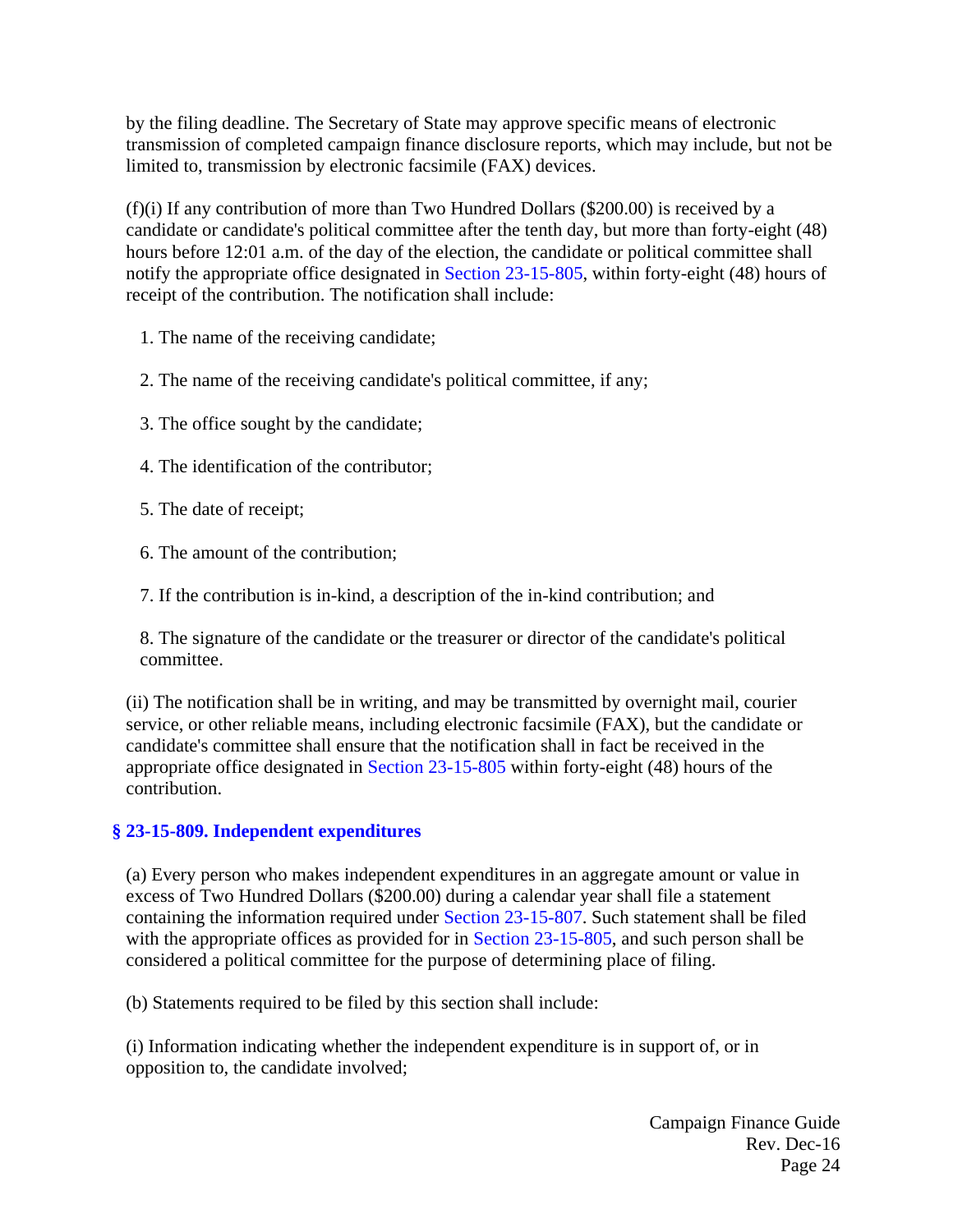(ii) Under penalty of perjury, a certification of whether or not such independent expenditure is made in cooperation, consultation or concert with, or at the request or suggestion of, any candidate or any authorized committee or agent of such candidate; and

(iii) The identification of each person who made a contribution in excess of Two Hundred Dollars (\$200.00) to the person filing such statement which was made for the purpose of furthering an independent expenditure.

### **[§ 23-15-811. Sanctions](http://www.westlaw.com/Find/Default.wl?rs=dfa1.0&vr=2.0&DB=MS-ST-ANN&DocName=LK%28MSSTS23-15-811%29&FindType=l)**

(a) Any candidate or any other person who shall willfully and deliberately and substantially violate the provisions and prohibitions of this article shall be guilty of a misdemeanor and upon conviction thereof shall be punished by a fine in a sum not to exceed Three Thousand Dollars (\$3,000.00) or imprisoned for not longer than six (6) months or by both fine and imprisonment.

(b) In addition to the penalties provided in paragraph (a) of this section, any candidate or political committee which is required to file a statement or report which fails to file such statement or report on the date in which it is due may be compelled to file such statement or report by an action in the nature of a mandamus.

(c) No candidate shall be certified as nominated for election or as elected to office unless and until he files all reports required by this article due as of the date of certification.

(d) No candidate who is elected to office shall receive any salary or other remuneration for the office unless and until he files all reports required by this article due as of the date such salary or remuneration is payable.

(e) In the event that a candidate fails to timely file any report required pursuant to this article but subsequently files a report or reports containing all of the information required to be reported by him as of the date on which the sanctions of paragraphs (c) and (d) of this section would be applied to him, such candidate shall not be subject to the sanctions of said paragraphs (c) and (d).

### **[§ 23-15-813. Civil penalties and proceedings](http://www.westlaw.com/Find/Default.wl?rs=dfa1.0&vr=2.0&DB=MS-ST-ANN&DocName=LK%28MSSTS23-15-813%29&FindType=l)**

(a) In addition to any other penalty permitted by law, the Secretary of State shall require any candidate or political committee, as identified in [Section 23-15-805\(a\),](http://www.westlaw.com/Find/Default.wl?rs=dfa1.0&vr=2.0&DB=1000933&DocName=MSSTS23-15-805&FindType=L&ReferencePositionType=T&ReferencePosition=SP_8b3b0000958a4) and any other political committee registered with the Secretary of State, who fails to file a campaign finance disclosure report as required under [Sections 23-15-801](http://www.westlaw.com/Find/Default.wl?rs=dfa1.0&vr=2.0&DB=1000933&DocName=MSSTS23-15-801&FindType=L) through 23-15-813, or [Sections 23-17-](http://www.westlaw.com/Find/Default.wl?rs=dfa1.0&vr=2.0&DB=1000933&DocName=MSSTS23-17-47&FindType=L) [47](http://www.westlaw.com/Find/Default.wl?rs=dfa1.0&vr=2.0&DB=1000933&DocName=MSSTS23-17-47&FindType=L) through [23-17-53,](http://www.westlaw.com/Find/Default.wl?rs=dfa1.0&vr=2.0&DB=1000933&DocName=MSSTS23-17-53&FindType=L) or who shall file a report which fails to substantially comply with the requirements of [Sections 23-15-801](http://www.westlaw.com/Find/Default.wl?rs=dfa1.0&vr=2.0&DB=1000933&DocName=MSSTS23-15-801&FindType=L) through 23-15-813, or [Sections 23-17-47](http://www.westlaw.com/Find/Default.wl?rs=dfa1.0&vr=2.0&DB=1000933&DocName=MSSTS23-17-47&FindType=L) through [23-17-](http://www.westlaw.com/Find/Default.wl?rs=dfa1.0&vr=2.0&DB=1000933&DocName=MSSTS23-17-53&FindType=L) [53,](http://www.westlaw.com/Find/Default.wl?rs=dfa1.0&vr=2.0&DB=1000933&DocName=MSSTS23-17-53&FindType=L) to be assessed a civil penalty as follows:

(i) Within five (5) calendar days after any deadline for filing a report pursuant to [Sections 23-](http://www.westlaw.com/Find/Default.wl?rs=dfa1.0&vr=2.0&DB=1000933&DocName=MSSTS23-15-801&FindType=L) [15-801](http://www.westlaw.com/Find/Default.wl?rs=dfa1.0&vr=2.0&DB=1000933&DocName=MSSTS23-15-801&FindType=L) through 23-15-813, or [Sections 23-17-47](http://www.westlaw.com/Find/Default.wl?rs=dfa1.0&vr=2.0&DB=1000933&DocName=MSSTS23-17-47&FindType=L) through [23-17-53,](http://www.westlaw.com/Find/Default.wl?rs=dfa1.0&vr=2.0&DB=1000933&DocName=MSSTS23-17-53&FindType=L) the Secretary of State shall compile a list of those candidates and political committees who have failed to file a report. The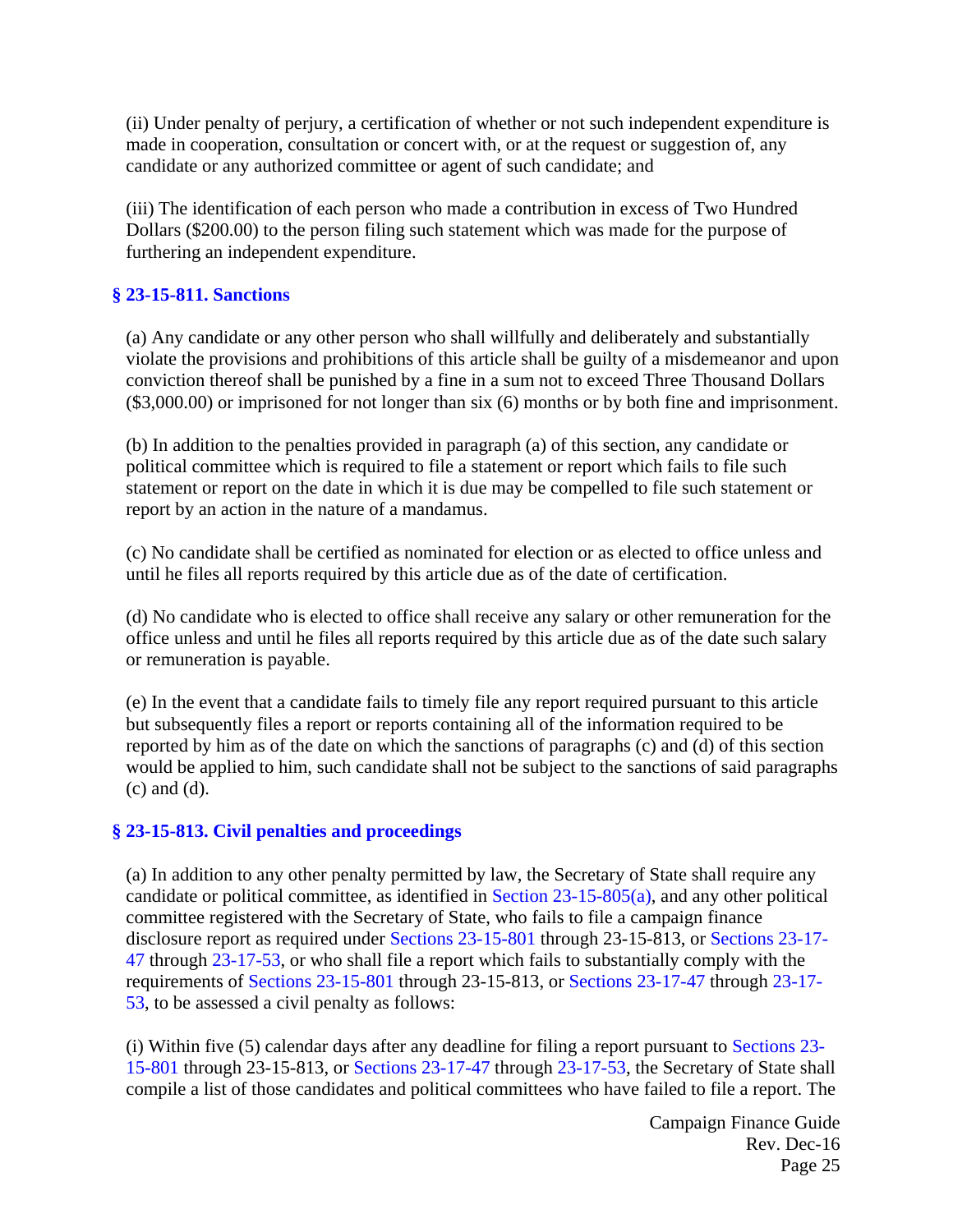Secretary of State shall provide each candidate or political committee, who has failed to file a report, notice of the failure by first-class mail.

(ii) Beginning with the tenth calendar day after which any report shall be due, the Secretary of State shall assess the delinquent candidate and political committee a civil penalty of Fifty Dollars (\$50.00) for each day or part of any day until a valid report is delivered to the Secretary of State, up to a maximum of ten (10) days. However, in the discretion of the Secretary of State, the assessing of the fine may be waived in whole or in part if the Secretary of State determines that unforeseeable mitigating circumstances, such as the health of the candidate, interfered with timely filing of a report. Failure of a candidate or political committee to receive notice of failure to file a report from the Secretary of State is not an unforeseeable mitigating circumstance, and failure to receive the notice shall not result in removal or reduction of any assessed civil penalty.

(iii) Filing of the required report and payment of the fine within ten (10) calendar days of notice by the Secretary of State that a required statement has not been filed, constitutes compliance with [Sections 23-15-801](http://www.westlaw.com/Find/Default.wl?rs=dfa1.0&vr=2.0&DB=1000933&DocName=MSSTS23-15-801&FindType=L) through 23-15-813, or [Sections 23-17-47](http://www.westlaw.com/Find/Default.wl?rs=dfa1.0&vr=2.0&DB=1000933&DocName=MSSTS23-17-47&FindType=L) through [23-17-](http://www.westlaw.com/Find/Default.wl?rs=dfa1.0&vr=2.0&DB=1000933&DocName=MSSTS23-17-53&FindType=L) [53.](http://www.westlaw.com/Find/Default.wl?rs=dfa1.0&vr=2.0&DB=1000933&DocName=MSSTS23-17-53&FindType=L)

(iv) Payment of the fine without filing the required report does not in any way excuse or exempt any person required to file from the filing requirements of [Sections 23-15-801](http://www.westlaw.com/Find/Default.wl?rs=dfa1.0&vr=2.0&DB=1000933&DocName=MSSTS23-15-801&FindType=L) through 23-15-813, and [Sections 23-17-47](http://www.westlaw.com/Find/Default.wl?rs=dfa1.0&vr=2.0&DB=1000933&DocName=MSSTS23-17-47&FindType=L) through [23-17-53.](http://www.westlaw.com/Find/Default.wl?rs=dfa1.0&vr=2.0&DB=1000933&DocName=MSSTS23-17-53&FindType=L)

(v) If any candidate or political committee is assessed a civil penalty, and the penalty is not subsequently waived by the Secretary of State, the candidate or political committee shall pay the fine to the Secretary of State within ninety (90) days of the date of the assessment of the fine. If, after one hundred twenty (120) days of the assessment of the fine the payment for the entire amount of the assessed fine has not been received by the Secretary of State, the Secretary of State shall notify the Attorney General of the delinquency, and the Attorney General shall file, where necessary, a suit to compel payment of the civil penalty.

(b)(i) Upon the sworn application, made within sixty (60) calendar days of the date upon which the required report is due, of a candidate or political committee against whom a civil penalty has been assessed pursuant to paragraph (a), the Secretary of State shall forward the application to the State Board of Election Commissioners. The State Board of Election Commissioners shall appoint one or more hearing officers who shall be former chancellors, circuit court judges, judges of the Court of Appeals or justices of the Supreme Court, and who shall conduct hearings held pursuant to this article. The hearing officer shall fix a time and place for a hearing and shall cause a written notice specifying the civil penalties that have been assessed against the candidate or political committee and notice of the time and place of the hearing to be served upon the candidate or political committee at least twenty (20) calendar days before the hearing date. The notice may be served by mailing a copy thereof by certified mail, postage prepaid, to the last known business address of the candidate or political committee.

(ii) The hearing officer may issue subpoenas for the attendance of witnesses and the production of books and papers at the hearing. Process issued by the hearing officer shall extend to all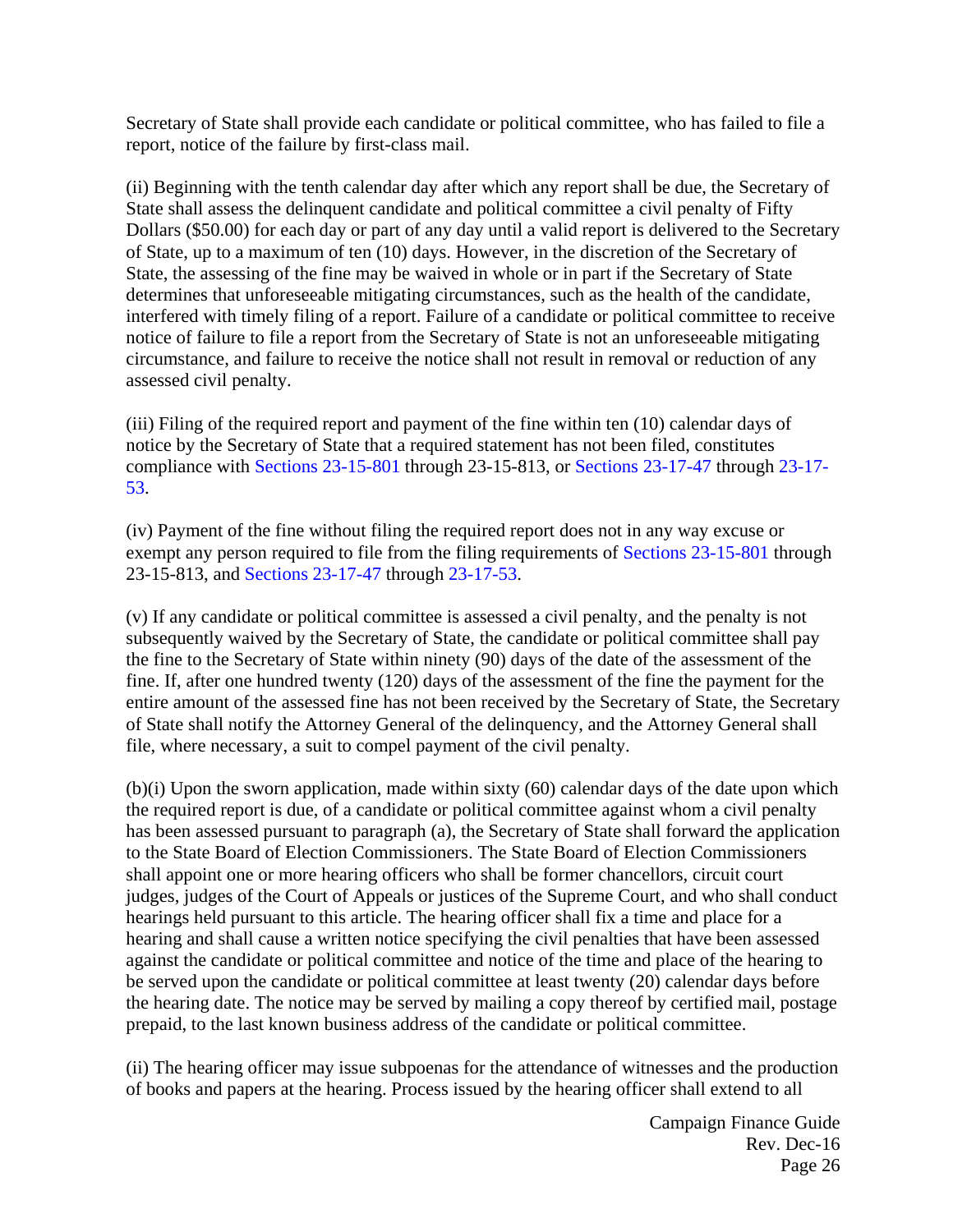parts of the state and shall be served by any person designated by the hearing officer for the service.

(iii) The candidate or political committee has the right to appear either personally, by counsel or both, to produce witnesses or evidence in his behalf, to cross-examine witnesses and to have subpoenas issued by the hearing officer.

(iv) At the hearing, the hearing officer shall administer oaths as may be necessary for the proper conduct of the hearing. All hearings shall be conducted by the hearing officer, who shall not be bound by strict rules of procedure or by the laws of evidence in the conduct of the proceedings, but the determination shall be based upon sufficient evidence to sustain it. The scope of review at the hearing shall be limited to making a determination of whether failure to file a required report was due to an unforeseeable mitigating circumstance.

(v) Where, in any proceeding before the hearing officer, any witness fails or refuses to attend upon a subpoena issued by the commission, refuses to testify, or refuses to produce any books and papers the production of which is called for by a subpoena, the attendance of the witness, the giving of his testimony or the production of the books and papers shall be enforced by any court of competent jurisdiction of this state in the manner provided for the enforcement of attendance and testimony of witnesses in civil cases in the courts of this state.

(vi) Within fifteen (15) calendar days after conclusion of the hearing, the hearing officer shall reduce his or her decision to writing and forward an attested true copy of the decision to the last known business address of the candidate or political committee by way of United States first-class, certified mail, postage prepaid.

 $(c)(i)$  The right to appeal from the decision of the hearing officer in an administrative hearing concerning the assessment of civil penalties authorized pursuant to this section is granted. The appeal shall be to the Circuit Court of Hinds County and shall include a verbatim transcript of the testimony at the hearing. The appeal shall be taken within thirty (30) calendar days after notice of the decision of the commission following an administrative hearing. The appeal shall be perfected upon filing notice of the appeal and by the prepayment of all costs, including the cost of the preparation of the record of the proceedings by the hearing officer, and the filing of a bond in the sum of Two Hundred Dollars (\$200.00), conditioned that if the decision of the hearing officer be affirmed by the court, the candidate or political committee will pay the costs of the appeal and the action in court. If the decision is reversed by the court, the Secretary of State will pay the costs of the appeal and the action in court.

(ii) If there is an appeal, the appeal shall act as a supersedeas. The court shall dispose of the appeal and enter its decision promptly. The hearing on the appeal may be tried in vacation, in the court's discretion. The scope of review of the court shall be limited to a review of the record made before the hearing officer to determine if the action of the hearing officer is unlawful for the reason that it was 1. not supported by substantial evidence, 2. arbitrary or capricious, 3. beyond the power of the hearing officer to make, or 4. in violation of some statutory or constitutional right of the appellant. The decision of the court may be appealed to the Supreme Court in the manner provided by law.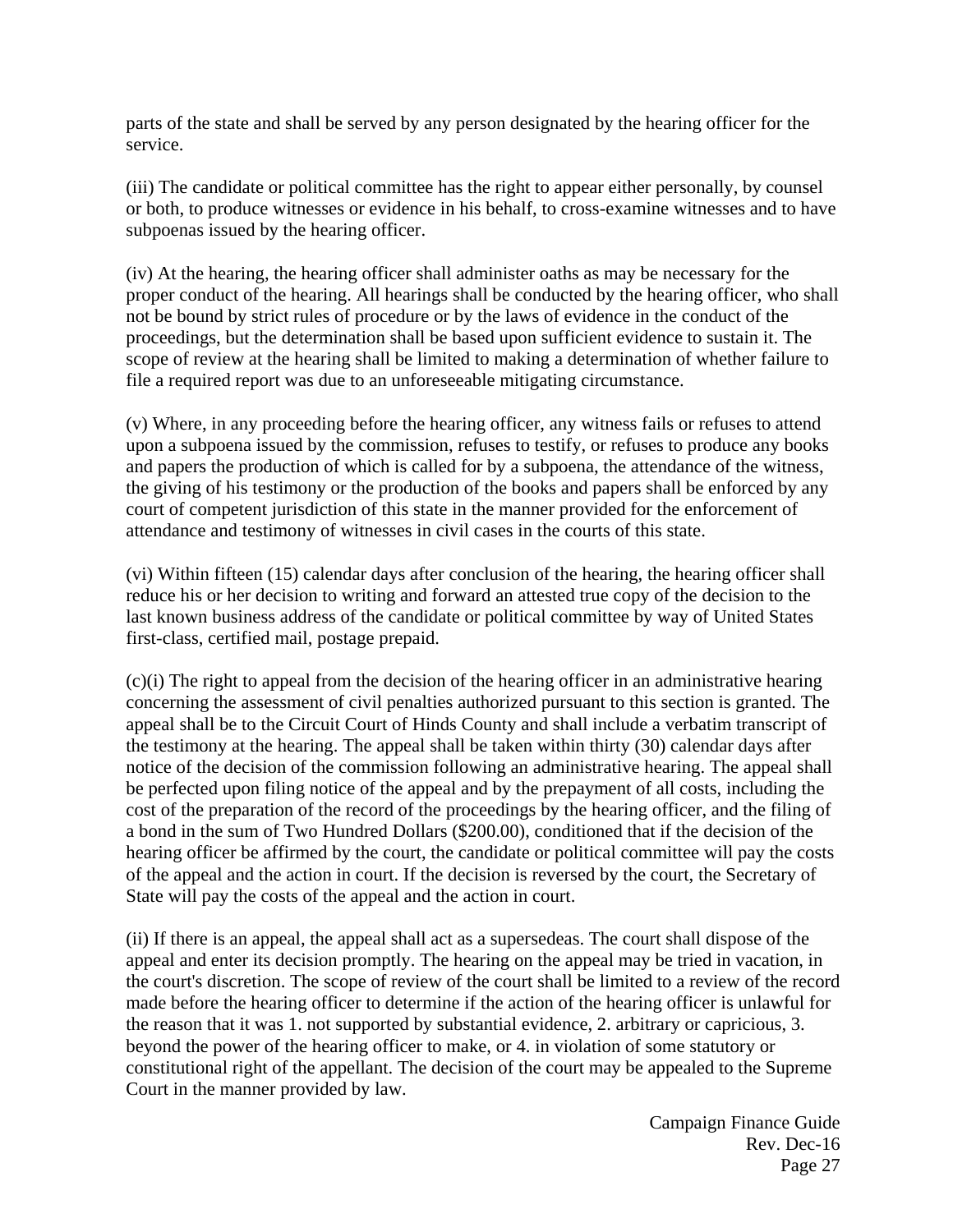(d) If, after forty-five (45) calendar days of the date of the administrative hearing procedure set forth in paragraph (b), the candidate or political committee identified in paragraph (a) of this section fails to pay the monetary civil penalty imposed by the hearing officer, the Secretary of State shall notify the Attorney General of the delinquency. The Attorney General shall investigate the offense in accordance with the provisions of this chapter, and where necessary, file suit to compel payment of the unpaid civil penalty.

(e) If, after twenty (20) calendar days of the date upon which a campaign finance disclosure report is due, a candidate or political committee identified in paragraph (a) of this section shall not have filed a valid report with the Secretary of State, the Secretary of State shall notify the Attorney General of those candidates and political committees who have not filed a valid report, and the Attorney General shall thereupon prosecute the delinquent candidates and political committees.

### **[§ 23-15-815. Secretary of State, clerks' duties](http://www.westlaw.com/Find/Default.wl?rs=dfa1.0&vr=2.0&DB=MS-ST-ANN&DocName=LK%28MSSTS23-15-815%29&FindType=l)**

(a) The Secretary of State shall prescribe and make available forms and promulgate rules and regulations necessary to implement this article.

(b) The Secretary of State, circuit clerks and municipal clerks shall, within forty-eight (48) hours after the time of the receipt by the appropriate office of reports and statements filed with it, make them available for public inspection, and copying at the expense of the person requesting such copying, and keep such designations, reports and statements for a period of three (3) years from the date of receipt.

### **[§ 23-15-817. List of candidates failing to file reports](http://www.westlaw.com/Find/Default.wl?rs=dfa1.0&vr=2.0&DB=MS-ST-ANN&DocName=LK%28MSSTS23-15-817%29&FindType=l)**

The Secretary of State shall compile a list of all candidates for the Legislature or any statewide office who fail to file a campaign disclosure report by the dates specified in [Section 23-15-](http://www.westlaw.com/Find/Default.wl?rs=dfa1.0&vr=2.0&DB=1000933&DocName=MSSTS23-15-807&FindType=L&ReferencePositionType=T&ReferencePosition=SP_a83b000018c76) [807\(b\);](http://www.westlaw.com/Find/Default.wl?rs=dfa1.0&vr=2.0&DB=1000933&DocName=MSSTS23-15-807&FindType=L&ReferencePositionType=T&ReferencePosition=SP_a83b000018c76) the list shall be disseminated to the members of the Mississippi Press Association within two (2) working days after such reports are due and made available to the public.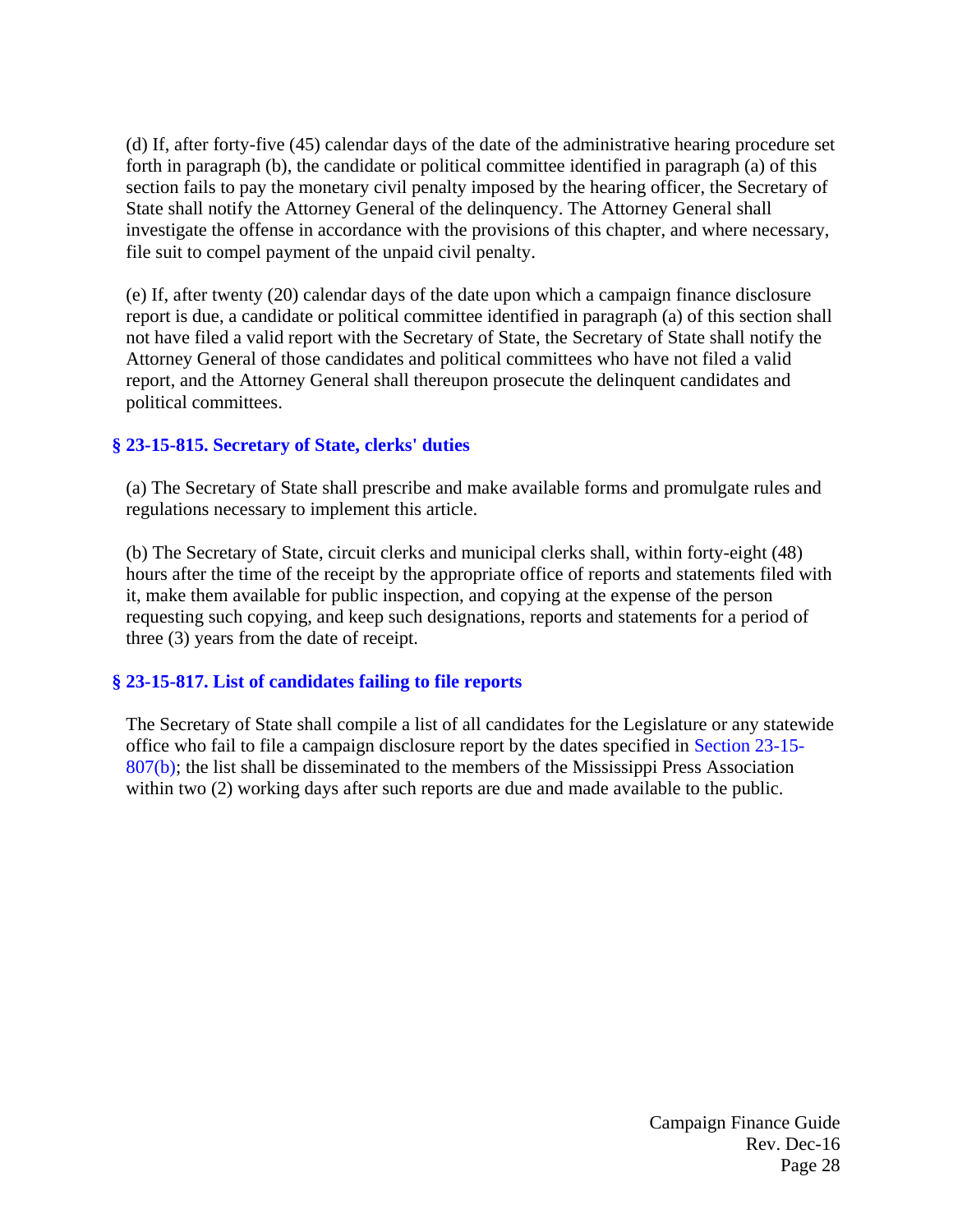### <span id="page-28-0"></span>**Appendix B: Mississippi Campaign Finance Statutes Judicial Candidates**

### **§ 23-15-976. Judicial office as nonpartisan; prohibitions**

A judicial office is a nonpartisan office and a candidate for election thereto is prohibited from campaigning or qualifying for such an office based on party affiliation. The Legislature finds that in order to ensure that campaigns for nonpartisan judicial office remain nonpartisan and without any connection to a political party, political parties and any committee or political committee affiliated with a political party shall not engage in fund-raising on behalf of a candidate or officeholder of a nonpartisan judicial office, nor shall a political party or any committee or political committee affiliated with a political party make any contribution to a candidate for nonpartisan judicial office or the political committee of a candidate for nonpartisan judicial office, nor shall a political party or any committee or political committee affiliated with a political party publicly endorse any candidate for nonpartisan judicial office. No candidate or candidate's political committee for nonpartisan judicial office shall accept a contribution from a political party or any committee or political committee affiliated with a political party.

### **[§ 23-15-1021. Judicial office donation limits](http://www.westlaw.com/Find/Default.wl?rs=dfa1.0&vr=2.0&DB=MS-ST-ANN&DocName=LK%28MSSTS23-15-1021%29&FindType=l)**

It shall be unlawful for any individual or political action committee not affiliated with a political party to give, donate, appropriate or furnish directly or indirectly, any money, security, funds or property in excess of Two Thousand Five Hundred Dollars (\$2,500.00) for the purpose of aiding any candidate or candidate's political committee for judge of a county, circuit or chancery court or in excess of Five Thousand Dollars (\$5,000.00) for the purpose of aiding any candidate or candidate's political committee for judge of the Court of Appeals or justice of the Supreme Court, or to give, donate, appropriate or furnish directly or indirectly, any money, security, funds or property in excess of Two Thousand Five Hundred Dollars (\$2,500.00) to any candidate or the candidate's political committee for judge of a county, circuit or chancery court or in excess of Five Thousand Dollars (\$5,000.00) for the purpose of aiding any candidate or candidate's political committee for judge of the Court of Appeals or justice of the Supreme Court, as a contribution to the expense of a candidate for judicial office.

#### **[§ 23-15-1023. Judicial candidate disclosure of loans and credit extensions](http://www.westlaw.com/Find/Default.wl?rs=dfa1.0&vr=2.0&DB=MS-ST-ANN&DocName=LK%28MSSTS23-15-1023%29&FindType=l)**

Judicial candidates shall disclose the identity of any individual or entity from which the candidate or the candidate's committee receives a loan or other extension of credit for use in his campaign and any cosigners for a loan or extension of credit. The candidate or the candidate's committee shall disclose how the loan or other extension of credit was used, and how and when the loan or other extension of credit is to be repaid and the method of repayment. The candidate or the candidate's committee shall disclose all loan documents related to such loans or extensions of credit.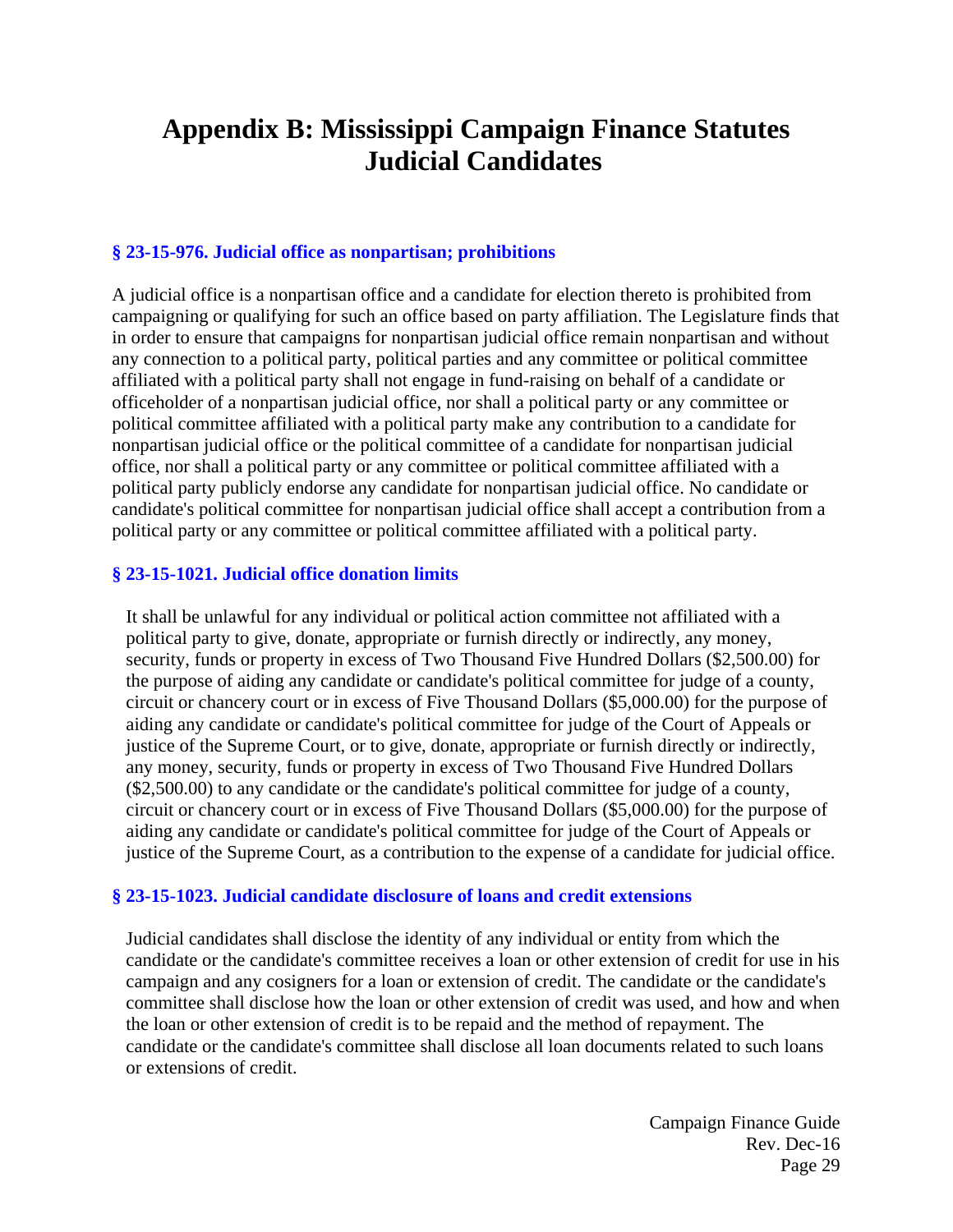#### **§ 23-15-1025. Judicial [candidate material distribution](http://www.westlaw.com/Find/Default.wl?rs=dfa1.0&vr=2.0&DB=MS-ST-ANN&DocName=LK%28MSSTS23-15-1025%29&FindType=l)**

If any material is distributed by a judicial candidate or his campaign committee or any other person or entity, or at the request of the candidate, his campaign committee or any other person or entity distributing the material shall state that it is distributed by the candidate or that it is being distributed with the candidate's approval. All such material shall conspicuously identify who has prepared the material and who is distributing the material. The identifying language shall state whether or not the material has been submitted to and approved by the candidate. If the candidate has not approved the material, the material shall so state. The identity of organizations or committees shall state the names of all officers of the organizations or committees. Any person, who violates the provisions of this section, shall be guilty of a misdemeanor and upon conviction shall be punished by a fine of One Thousand Dollars (\$1,000.00) or by imprisonment for six (6) months or both fine and imprisonment.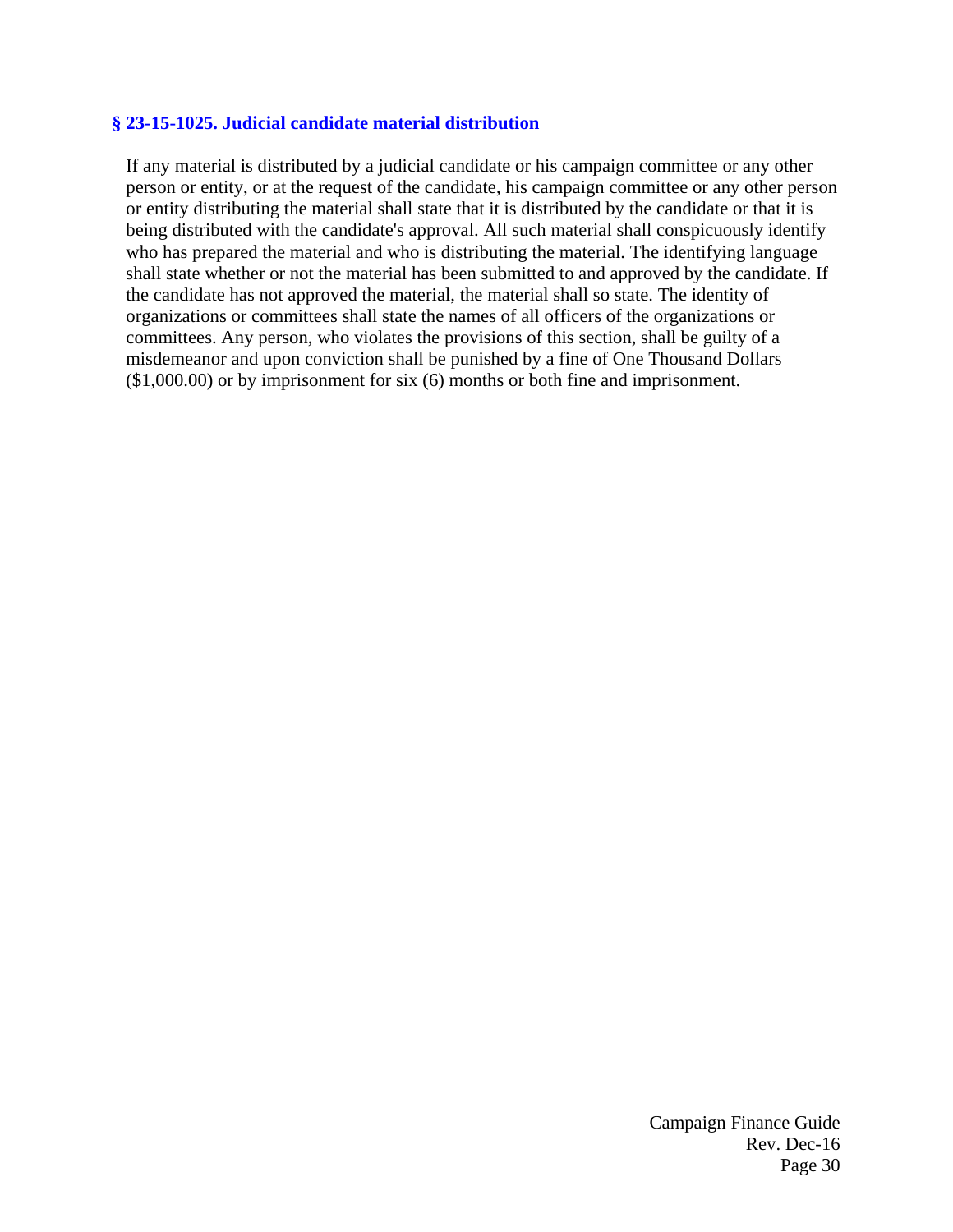# <span id="page-30-0"></span>**Appendix C: Mississippi Campaign Finance Statutes Voter Initiatives**

### **[§ 23-17-47. Definitions](http://www.westlaw.com/Find/Default.wl?rs=dfa1.0&vr=2.0&DB=MS-ST-ANN&DocName=LK%28MSSTS23-17-47%29&FindType=l)**

For the purposes of Sections 23-17-47 through [23-17-59,](http://www.westlaw.com/Find/Default.wl?rs=dfa1.0&vr=2.0&DB=1000933&DocName=MSSTS23-17-59&FindType=L) the following terms shall have the meanings ascribed to them in this section:

(a) "Contribution" means any gift, subscription, loan, advance, money or anything of value made by a person or political committee for the purpose of influencing the passage or defeat of a measure on the ballot, for the purpose of obtaining signatures for the proposed ballot measures and attempting to place the proposed measure on the ballot, and for the purpose of opposing efforts to place a proposed measure on the ballot; but does not include noncompensated, nonreimbursed volunteer personal services.

(b) "Person" means any individual, family, firm, corporation, partnership, association or other legal entity.

(c) "Political committee" means any person, other than an individual, who receives contributions or makes expenditures for the purpose of influencing the passage or defeat of a measure on the ballot.

(d) "Expenditure" means any purchase, payment, distribution, loan, advance, deposit, gift of money or anything of value, made by any person or political committee for the purpose of influencing any balloted measure, for the purpose of obtaining signatures for a proposed ballot measure and attempting to place the proposed measure on the ballot, and for the purpose of opposing efforts to place a proposed measure on the ballot.

### **[§ 23-17-49. Political committee statement of organization](http://www.westlaw.com/Find/Default.wl?rs=dfa1.0&vr=2.0&DB=MS-ST-ANN&DocName=LK%28MSSTS23-17-49%29&FindType=l)**

(1) Each political committee shall file with the Secretary of State a statement of organization no later than ten (10) days after receipt of contributions aggregating in excess of Two Hundred Dollars (\$200.00), or no later than ten (10) days after having made expenditures aggregating in excess of Two Hundred Dollars (\$200.00).

(2) The statement of organization of a political committee must include:

(a) The name and address of the committee and all officers;

(b) Designation of a director of the committee and a custodian of books and accounts of the committee, who shall be designated treasurer; and

(c) A brief statement identifying the measure that the committee seeks to pass or defeat.

Any change in information previously submitted in a statement of organization shall be reported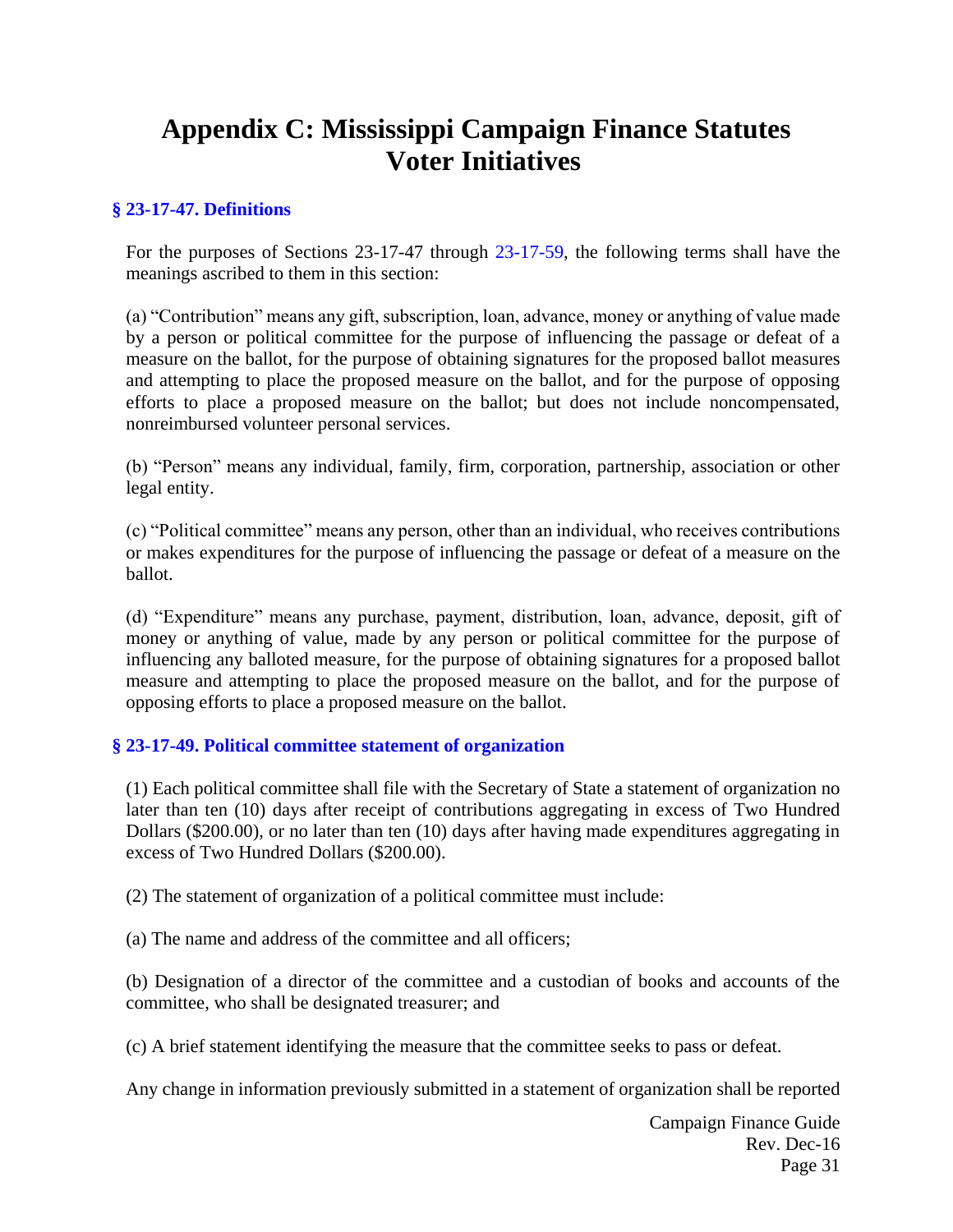and filed within ten (10) days.

### **[§ 23-17-51. Financial reports required](http://www.westlaw.com/Find/Default.wl?rs=dfa1.0&vr=2.0&DB=MS-ST-ANN&DocName=LK%28MSSTS23-17-51%29&FindType=l)**

(1) A political committee that either receives contributions or makes expenditures in excess of Two Hundred Dollars (\$200.00) shall file financial reports with the Secretary of State.

(2) An individual person who on his or her own behalf expends in excess of Two Hundred Dollars (\$200.00) for the purpose of influencing the passage or defeat of a measure shall file financial reports with the Secretary of State.

(3) The financial reports required in this section shall be filed monthly, not later than the tenth day of the month following the month being reported, after a political committee or an individual exceeds the contribution or expenditure limits. Financial reports must continue to be filed until all contributions and expenditures cease. In all cases a financial report shall be filed thirty (30) days following the election on a measure.

(4) Any person, who violates the provisions of this section, shall be subject to a fine as provided in [Section 23-15-813.](http://www.westlaw.com/Find/Default.wl?rs=dfa1.0&vr=2.0&DB=1000933&DocName=MSSTS23-15-813&FindType=L)

### **[§ 23-17-53. Information contained in financial reports](http://www.westlaw.com/Find/Default.wl?rs=dfa1.0&vr=2.0&DB=MS-ST-ANN&DocName=LK%28MSSTS23-17-53%29&FindType=l)**

A financial report of a political committee, or an individual person, as required by [Section 23-](http://www.westlaw.com/Find/Default.wl?rs=dfa1.0&vr=2.0&DB=1000933&DocName=MSSTS23-17-51&FindType=L) [17-51,](http://www.westlaw.com/Find/Default.wl?rs=dfa1.0&vr=2.0&DB=1000933&DocName=MSSTS23-17-51&FindType=L) shall contain the following information:

(a) The name, address and telephone number of the committee or individual person filing the statement.

(b) For a political committee:

(i) The total amount of contributions received during the period covered by the financial report;

(ii) The total amount of expenditures made during the period covered by the financial report;

(iii) The cumulative amount of those totals for each measure;

(iv) The balance of cash and cash equivalents on hand at the beginning and the end of the period covered by the financial report;

(v) The total amount of contributions received during the period covered by the financial report from persons who contributed Two Hundred Dollars (\$200.00) or less, and the cumulative amount of that total for each measure;

(vi) The total amount of contributions received during the period covered by the financial report from persons who contributed Two Hundred Dollars (\$200.00) or more, and the cumulative amount of that total for each measure; and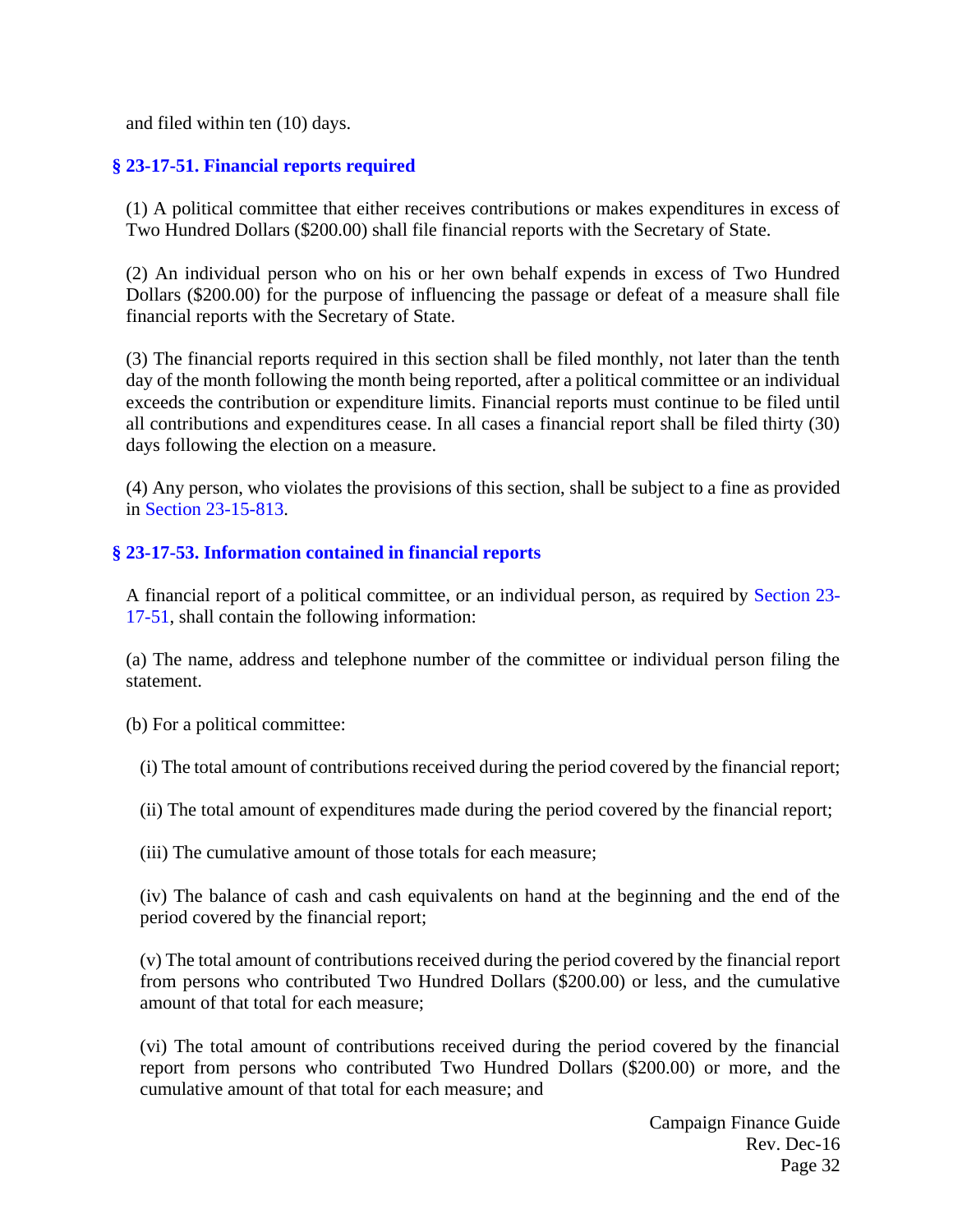(vii) The name and street address of each person from whom a contribution(s) exceeding Two Hundred Dollars (\$200.00) was received during the period covered by the financial report, together with the amount contributed, the date of receipt, and the cumulative amount contributed by that person for each measure.

(c) For an individual person:

(i) The total amount of expenditures made during the period covered by the financial report;

(ii) The cumulative amount of that total for each measure; and

(iii) The name and street address of each person to whom expenditures totaling Two Hundred Dollars (\$200.00) or more were made, together with the amount of each separate expenditure to each person during the period covered by the financial report and the purpose of the expenditure.

(iv) The total amount of contributions received during the period covered by the financial report, the cumulative amount of that total for each measure, and the name and street address of each person who contributed more than Two Hundred Dollars (\$200.00) and the amount contributed.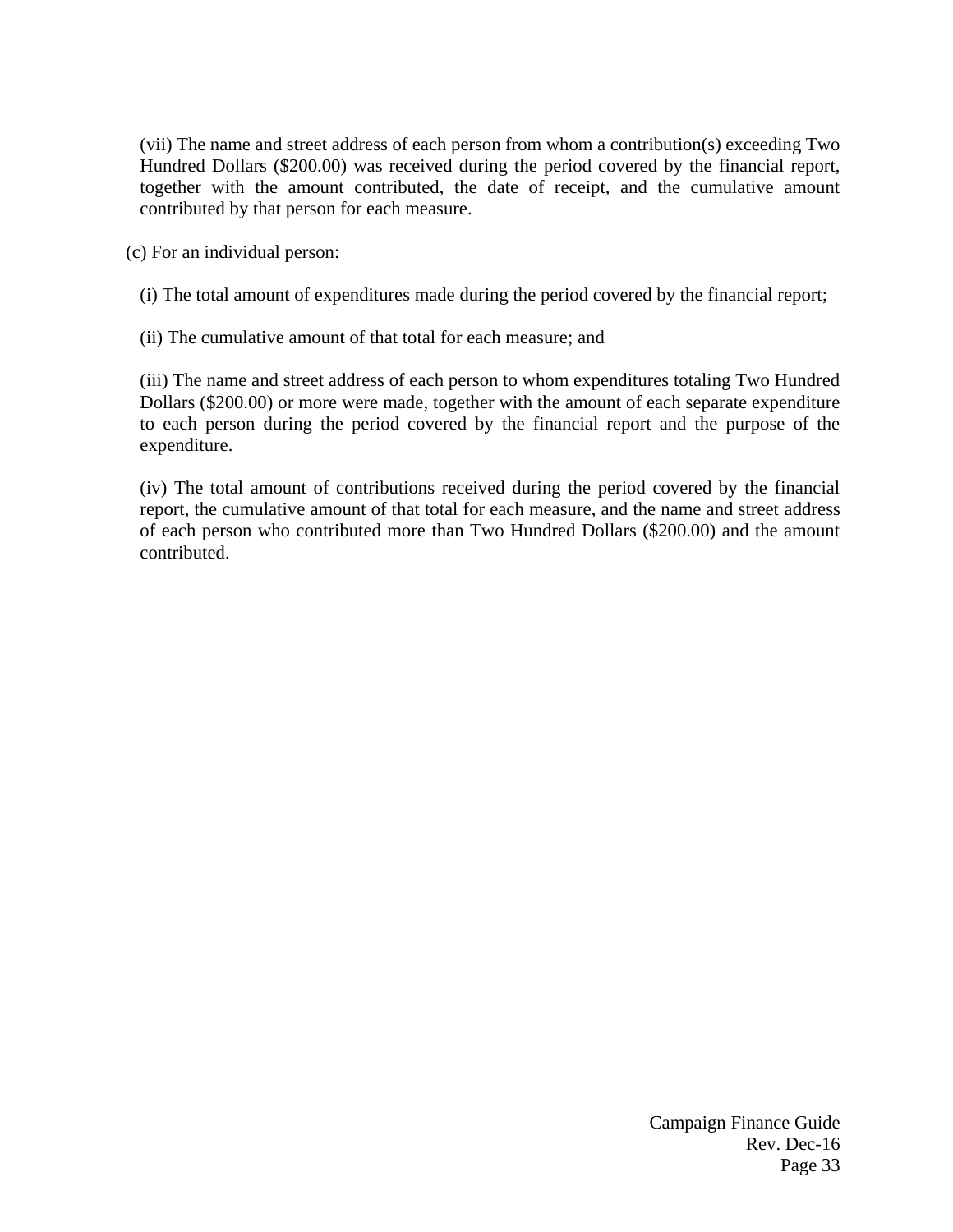# <span id="page-33-0"></span>**Appendix D: Mississippi Campaign Finance Statutes Election Crimes**

### **[§ 97-13-15. Prohibited political contributions by corporations](http://www.westlaw.com/Find/Default.wl?rs=dfa1.0&vr=2.0&DB=MS-ST-ANN&DocName=LK%28MSSTS97-13-15%29&FindType=l)**

It shall be unlawful for any corporation, incorporated company or incorporated association, by whatever name it may be known, incorporated or organized under the laws of this state, or doing business in this state, or for any servant, agent, employee or officer thereof, to give, donate, appropriate or furnish directly or indirectly, any money, security, funds or property of said corporation, incorporated company or incorporated association, in excess of One Thousand Dollars (\$1,000.00) per calendar year for the purpose of aiding any political party or any candidate for any public office, or any candidate for any nomination for any public office of any political party, or to give, donate, appropriate or furnish, directly or indirectly, any money, security, funds or property of said corporation, incorporated company or association in excess of One Thousand Dollars (\$1,000.00) to any committee or person as a contribution to the expense of any political party or any candidate, representative or committee of any political party or candidate for nomination by any political party, or any committee or other person acting in behalf of such candidate. The limit of One Thousand Dollars (\$1,000.00) for contributions to political parties, candidates and committees or other persons acting in behalf of such candidates shall be an annual limitation applicable to each calendar year.

### **[§ 97-13-17. Penalty for illegal corporate contributions](http://www.westlaw.com/Find/Default.wl?rs=dfa1.0&vr=2.0&DB=MS-ST-ANN&DocName=LK%28MSSTS97-13-17%29&FindType=l)**

Any corporation, incorporated company or incorporated association, or agent, officer or employee violating any of the provisions of [section 97-13-15](http://www.westlaw.com/Find/Default.wl?rs=dfa1.0&vr=2.0&DB=1000933&DocName=MSSTS97-13-15&FindType=L) shall, upon conviction, be fined not less than one thousand dollars (\$1,000.00) nor more than five thousand dollars (\$5,000.00).

### **[§ 97-13-18. Foreign national contributions for elections prohibited](http://www.westlaw.com/Find/Default.wl?rs=dfa1.0&vr=2.0&DB=MS-ST-ANN&DocName=LK%28MSSTS97-13-18%29&FindType=l)**

(1) It shall be unlawful for a foreign national, directly or through any other person, to make any contribution or any expenditure of money or other thing of value, or to promise expressly or impliedly to make any such contribution or expenditure, in connection with an election to any political office or in connection with any primary election, convention or caucus held to select candidates for any political office.

(2) No person shall solicit, accept or receive any such contribution from a foreign national.

(3) The term foreign national means:

(a) A foreign principal as defined in [22 USCS 611\(b\),](http://www.westlaw.com/Find/Default.wl?rs=dfa1.0&vr=2.0&DB=1000546&DocName=22USCAS611&FindType=L&ReferencePositionType=T&ReferencePosition=SP_a83b000018c76) except that the term "foreign national" does not include any individual who is a citizen of the United States; or

(b) An individual who is not a citizen of the United States and who is not lawfully admitted for permanent residence.